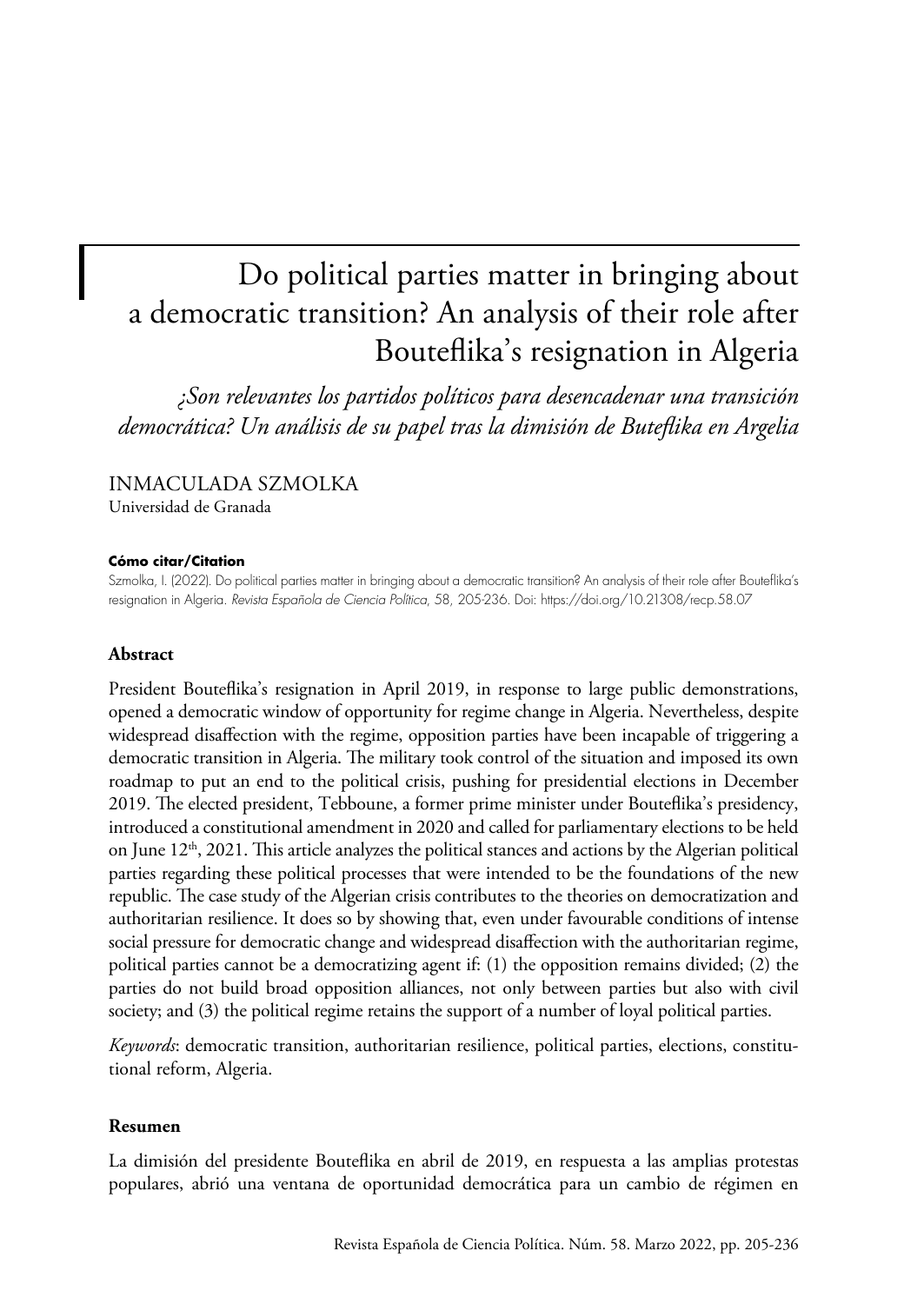Argelia. Sin embargo, a pesar del descontento generalizado con el régimen, los partidos de oposición no han sido capaces de desencadenar una transición democrática en Argelia. Los militares tomaron el control de la situación e impusieron su propia hoja de ruta para poner fin a la crisis política, presionando para la celebración de elecciones presidenciales en diciembre de 2019. El presidente electo, Tebboune, ex primer ministro bajo la presidencia de Bouteflika, impulsó una reforma de la Constitución en 2020 y convocó elecciones parlamentarias para el 12 de junio de 2021. Este artículo analiza las posiciones y acciones políticas de los partidos políticos argelinos frente a estos procesos políticos que pretendían ser los cimientos de la nueva república. El estudio de caso de la crisis argelina contribuye a las teorías sobre democratización y resiliencia autoritaria. Lo hace demostrando que, incluso en condiciones favorables de intensa presión social por un cambio democrático y una desafección generalizada hacia el régimen autoritario, los partidos políticos no pueden ser una agencia democratizadora si: (1) la oposición permanece dividida, (2) los partidos no construyen amplias alianzas —no solo entre partidos, sino también con la sociedad civil— y (3) el régimen político conserva el apoyo de partidos leales.

*Palabras clave*: transición democrática, resiliencia autoritaria, partidos políticos, elecciones, reforma constitucional, Argelia.

## INTRODUCTION

Algerians has unsuccessfully tried twice to change the nature of the political regime<sup>1</sup>. The first attempt led to a multi-party system and founding elections that were cancelled, what resulted in a ten-year civil war (Martínez, 2000). The second peaceful attempt started on February  $22<sup>nd</sup>$ , 2019 when millions of Algerians took to the streets in opposition to the ailing President Abdelaziz Bouteflika's intention to run for a fifth term, giving rise to the so-called *Hirak* movement<sup>2</sup>. As a consequence of the demonstrations, on March  $11<sup>th</sup>$ , Bouteflika announced that he would refrain from seeking re-election and that the presidential election would be postponed. In addition, the unpopular prime minister, Ahmed Ouyahia, was replaced by Noureddine Bedoui. However, it was not enough to put an end to the protests. As a result, in a televised speech on March 26<sup>th</sup>, the chief of staff of the National People's Army and Deputy Minister of National Defense, Lieutenant-General Ahmed Gaid Salah<sup>3</sup>, proposed

<sup>1.</sup> Regarding the Arab uprisings, most protests in Algeria were small in size and local in focus, and posed no threat to the regime (Volpi, 2013).

<sup>2.</sup> The peaceful protests continued every Friday and Tuesday (students) until the outbreak of the coronavirus crisis in March 2020. The movement returned to the streets in February 2021. The founding feature of the movement was that it was a mass movement, deliberately lacking a centralizing and organizing core (Joffé, 2021: 825). For a broader analysis of the social movement, see: Dris-Aït-Hamadouche and Cherif (2019); Joffé (2019, 2021); Thieux (2019); Volpi (2020).

<sup>3.</sup> Gaid Salah suddenly died on December  $23<sup>rd</sup>$ , 2019 and was replaced by Saïd Chengriha, what implied no change whatsoever in the military agenda for the political crisis.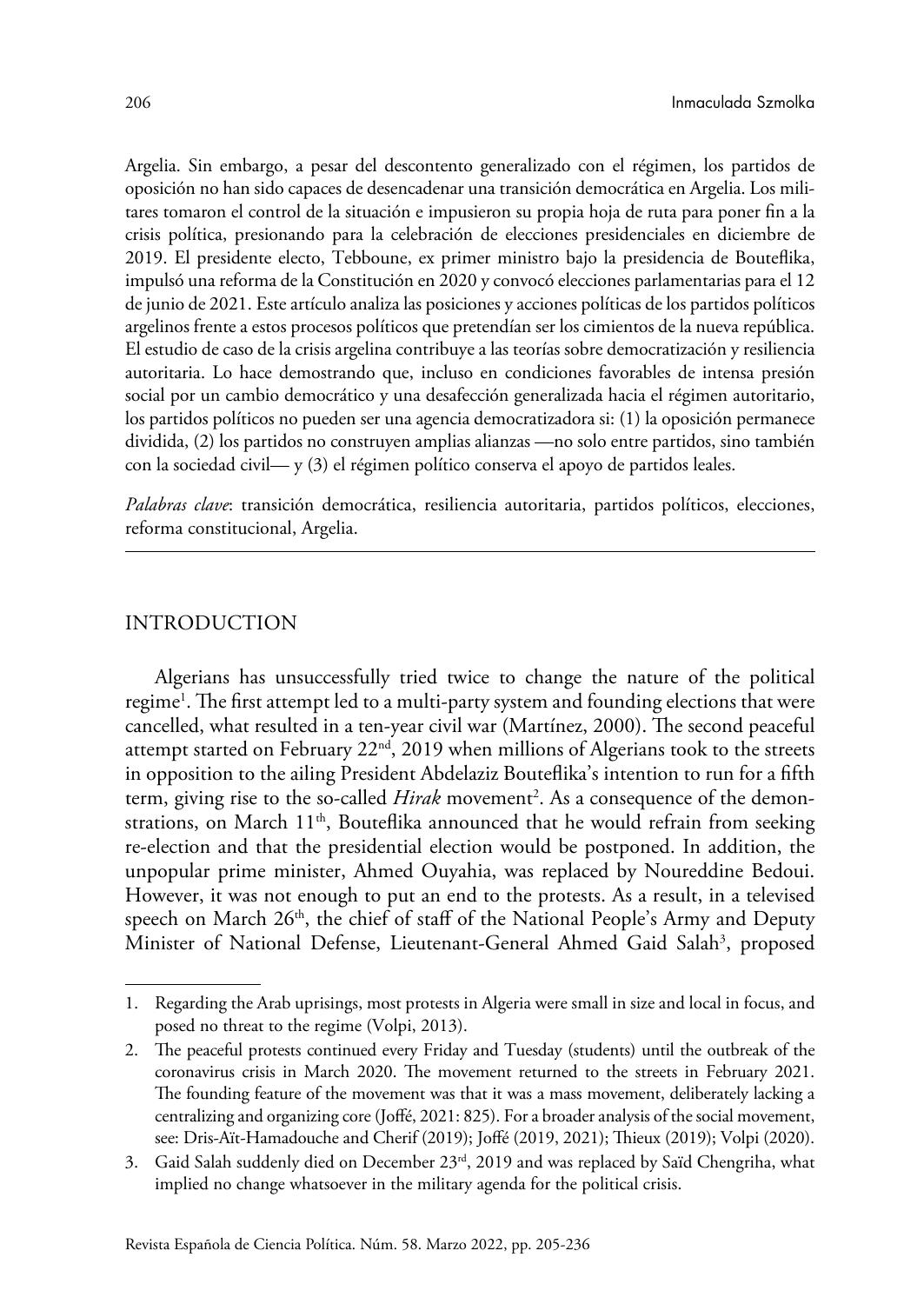starting the "constitutional procedures" —in reference to Article 102— to declare the president unfit for office. Finally, having lost the critical backing of the army, Bouteflika stepped down on April 2nd.

Since independence, the military has played a leading role in Algeria's politics, appointing or approving every president and influencing the political decision-making process in the shadows. Whereas the president exercises the formal power, the effective power is wielded by the military commanders acting in the shadows. In the last years of Bouteflika's presidency, the presidential "clan"4 sought to weaken the army's influence, by jailing or dismissing top army officials, dissolving the powerful Department of Intelligence and Security (DRS) and placing the secret services under the president's authority. Nevertheless, the army maintained control not only over the political sphere, but also the economy, where the military has woven a complex network of client relations that developed through the protection of public companies and the distribution of profits from hydrocarbons<sup>5</sup>.

Bouteflika's resignation opened a democratic window of opportunity for regime change in Algeria. However, a democratic transition did not occur; rather, there has been a reconfiguration of the authoritarian regime under control of the military to preserve the structure of power. The lieutenant-general Ahmed Gaid Salah emerged as the real wielder of power and the military imposed its own roadmap to put an end to the political crisis, pushing for presidential elections. After an unsuccessful attempt to hold elections on July  $4<sup>th</sup>$ , they finally went ahead on December 12<sup>th</sup>, 2019. Abdelmadjid Tebboune, a former prime minister under Bouteflika's presidency, emerged victorious with 58.15% of the vote. Following his appointment, Tebboune announced an extensive constitutional reform as "an essential step towards the new republic", the amendment of the electoral law, and the election of a new Parliament<sup>6</sup>. The Hirak and several political parties rejected Tebboune's reformist plans, demanding the departure of the ruling elite and a genuine democracy for Algeria, based on civil rather than military rule.

In light of these facts, the aim of this article is to analyze the role played by political parties in the Algerian crisis. Although political parties were not key to the spread of the protests —and in fact, some leaders were discredited and accused of trying to appropriate the social movement— parties adopted political stances and took actions to cope with the political crisis (Dris-Aït-Hamadouche and Dris, 2019: 5).

<sup>4.</sup> The influential circle close to the presidency included politicians and wealthy private businessmen. Due to Bouteflika's illness, his brother Saïd Bouteflika was identified as de facto ruler. Saïd Bouteflika was arrested in May and sentenced to 15 years in prison for "undermining the authority of the army" and "conspiring against the authority of the state". However, he later appealed and his sentence was quashed in February 2020.

<sup>5.</sup> For a broader explanation of Algerian power relationships see: Zoubir (2020); Hachemaoui (2020); Mañé-Estrada *et al.* (2019); Yolcu (2019); Bustos and Mañé-Estrada (2013); Szmolka (2006); Roberts (2003).

<sup>6.</sup> Tebboune's public speech on February 23rd, 2020 (*Echorouk*[, February 23rd, 2020\)](https://www.echoroukonline.com/abdelmadjid-tebboune-this-is-our-goal-methodology-for-amending-the-constitution/).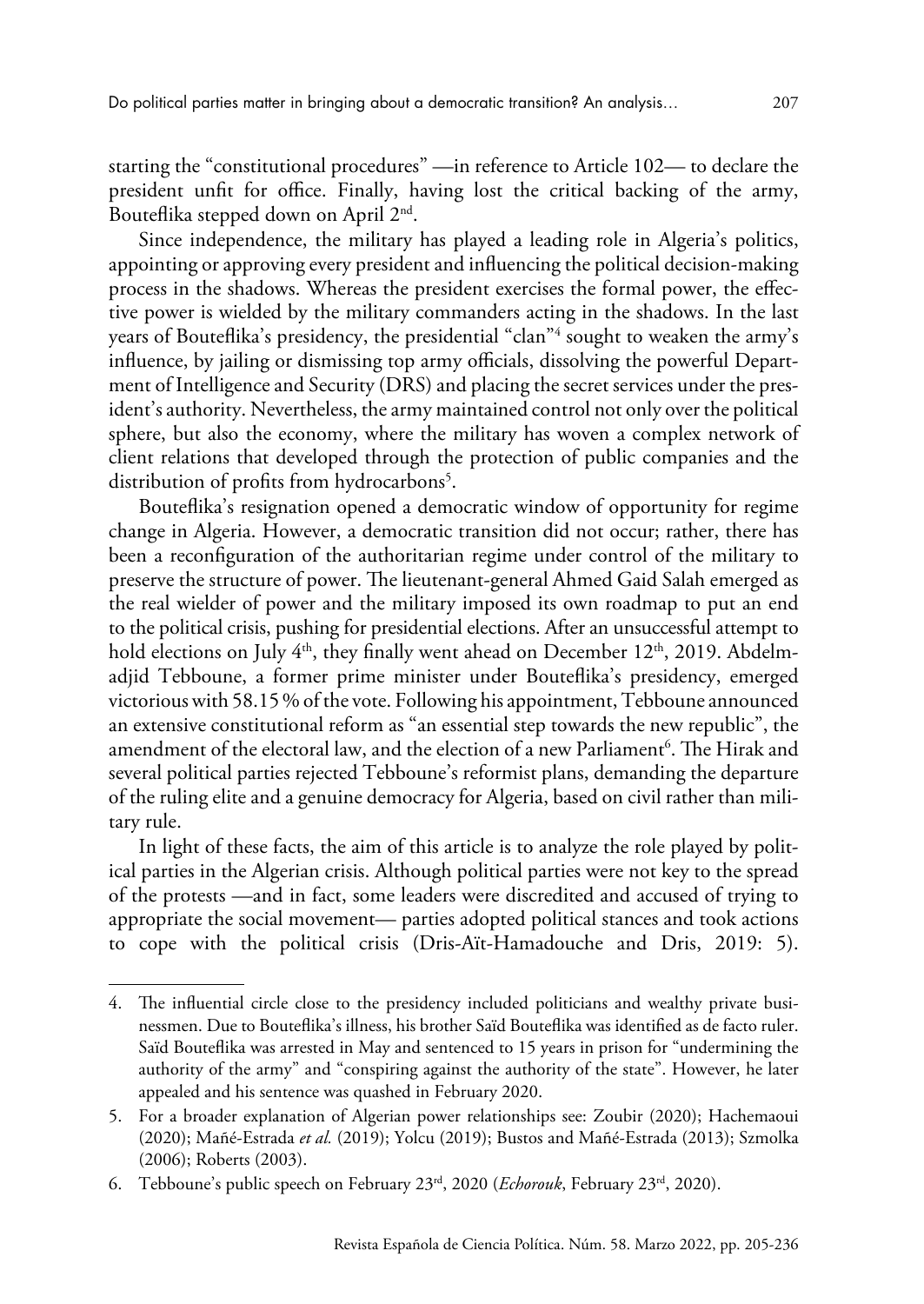Furthermore, it is worth studying why opposition parties have failed to promote a democratic transition in Algeria, despite the favorable scenario of huge social pressure for democratization. With the Hirak having refused to assume a visible leadership role and to transform itself into a political structure, political parties could have been expected to become the main interlocutor in negotiations with the regime (Joffé, 2019: 352) and challenge the military power.

Therefore, the present article can contribute to an understanding of democratization, explaining the causes of the political parties' limited capacity to trigger a democratic transition despite a domestic context favourable to democratic change: the fall of the incumbent president, widespread social mobilization against the regime and radical demands for democratization from several opposition parties<sup>7</sup>. By analyzing the Algerian case, this article aims to shed light on the obstacles to democratic transition, focusing on the role played by political parties.

Whereas the co-optation strategies of opposition parties through their participation in institutional politics has been broadly studied to explain the resilience of authoritarian regimes in Arab countries $^{\rm 8}$ , the influence of the political parties in triggering transition processes in the studies on this region has not attracted the same attention. Indeed, one of the criticisms levelled at the prevailing paradigm of authoritarian persistence at the outbreak of the Arab uprisings was that scholars had been more concerned with explaining the endurance of authoritarianism than studying the factors and actors that could generate democratic change (Brumberg, 2012). Hence, the article aims to contribute to both democratization and authoritarian resilience studies. The hypothesis is that citizens' distrust towards the political parties, a highly fragmented party system, a divided opposition, and the support for the political regime by several loyal parties could explain why Algerian parties have struggled to become a crucial agent of democratic change and a serious challenger to the military.

The study uses process tracing method to collect the data to trace the causality between the irrelevance of political parties to trigger a democratic transition and the characteristics of the party system in the case of Algeria. The research is based on Algerian press and political parties' declarations on their websites and Facebook. On the one hand, the article reviews press representing different stances in relation to the political regime: in terms of the pro-regime press, the focus is on the *Algerian Press Service* (APS) and *El-Moudjahid, Ennahar* and *Echorouk* journals; while independent and critical journals are represented by *Al-Khabar, Al-Watan, Le Matin d'Algerie* and *Liberté*. On the other hand, Algerian political parties' publications on their respective

<sup>7.</sup> On the contrary, the Algerian political crisis took place in an international context of growing authoritarianism (Lührmann and Lindberg, 2019). Although the authoritarian diffusion effect (Ambrosio, 2010; Ambrosio and Tolstrup, 2019) and the interrelation between the domestic, regional and international dimensions deserve to be studied (Cimini and Tomé-Alonso, 2021), the current research focus on a particular domestic factor, that is, political parties as agency of democratization.

<sup>8.</sup> Among other authors: Lust-Okar (2004); Storm (2014); Willis (2014); Hinnebush (2017).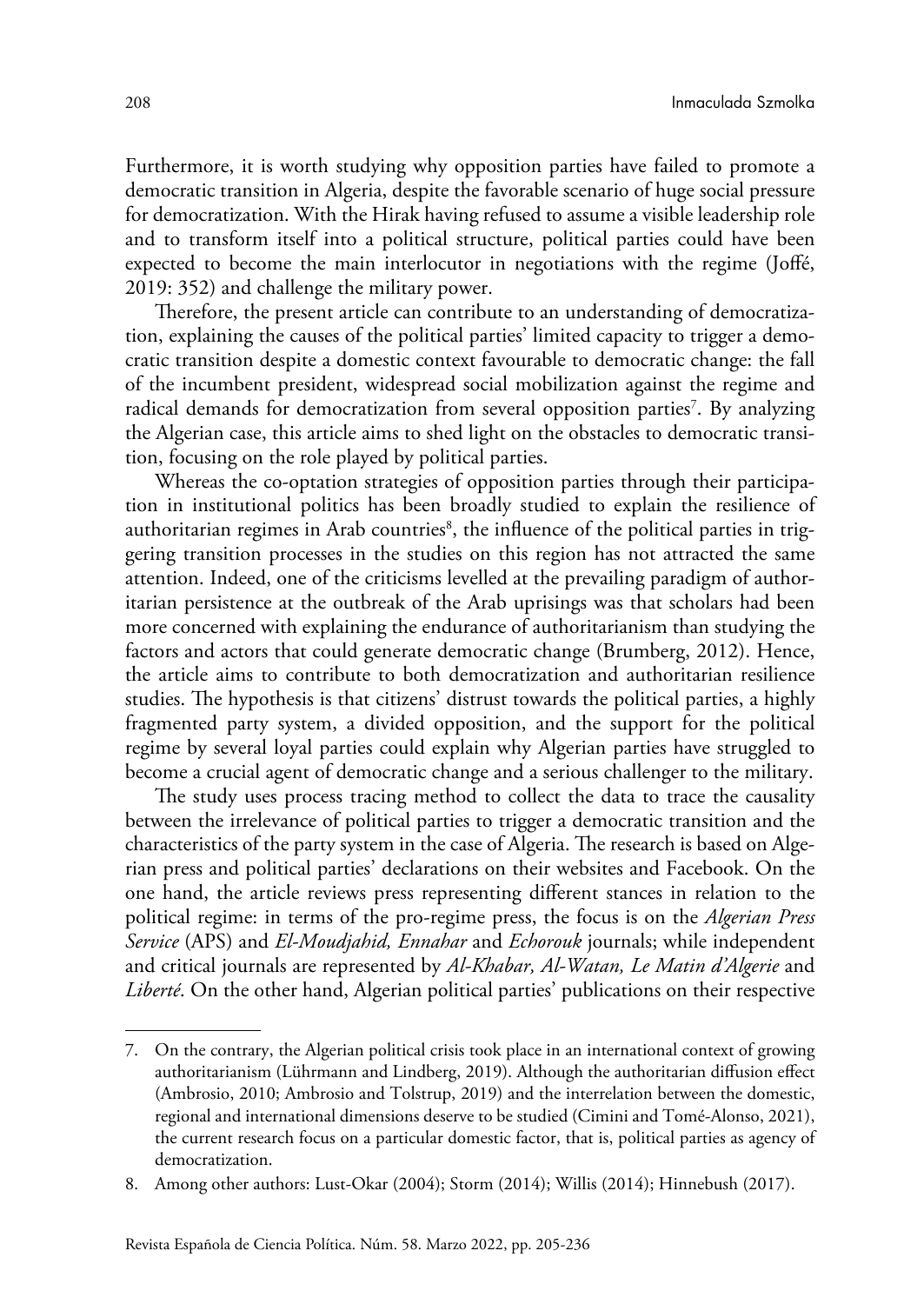websites and on Facebook have been consulted. However, some Algerian parties do not use social networks or the publications are outdated, so these sources of information are instructive only in certain cases<sup>9</sup>. The study covers the period ranging from February 22th, 2019 (the outbreak of the social protests) to July  $3^{rd}$ , 2021 (three weeks after the legislative elections). The corpus was collected and categorized based on the following items: journal/ Facebook/ website; date; political party/ alliance; political process to which the unit of analysis refers (Bouteflika's resignation/ presidential elections/ constitutional reform); party demands/ statements/ positions; and references to the relationships between parties and civil society organizations. The references cited in the article refer to the aspects that we considered more significant to illustrate party positions on the political crisis.

The article is organized as follows. After this introduction, the second section discusses the scholarly literature on the role of political parties in democratization processes. Section three deals with the characteristics of Algerian party system and the party alliances created after Bouteflika's resignation. Sections four, five and six, respectively, analyze the political parties' stances towards the 2019 presidential elections, Tebboune's constitutional reform, and the 2021 parliamentary elections. Finally, the paper concludes by evaluating the factors that have determined Algerian parties' inability to bring about a democratic transition and discussing the implications of the research findings for democratization and authoritarian resilience theories.

## THE ROLE OF POLITICAL PARTIES IN DEMOCRATIZATION

While it is generally assumed that a functioning democracy requires the participation of political parties, there is division among scholars about the importance of the role played by political parties in the origin and development of democratization processes.

On the one hand, some authors provide several reasons why parties matter in democratic transitions. First, it is proposed that political parties represent the voice and aggregate interests of social groups. Political parties channel street politics into conventional institutional patterns, which helps to stabilize democratic transition (Linz and Stepan, 1996: 7). Second, political parties take part in negotiations and agreements to define the rules of the new political game (O'Donnell *et al.*, 2013: 6). In particular, political parties are often decisive in shaping electoral laws and the form of government during constitution-making processes for the regime change (Elster, 1995: 378-379). Third, political parties are an agency of socialization and diffusion of democratic culture, generating public debate, establishing a political agenda and acting as vehicles for mobilization and political participation (Storm, 2017: 64). In

<sup>9.</sup> FFS, RCD, PT, PST, UCP, MDS, PLD, MSP, Jil Jadid, MPA, TAJ, El-Moustakbal and RND (since October 2019).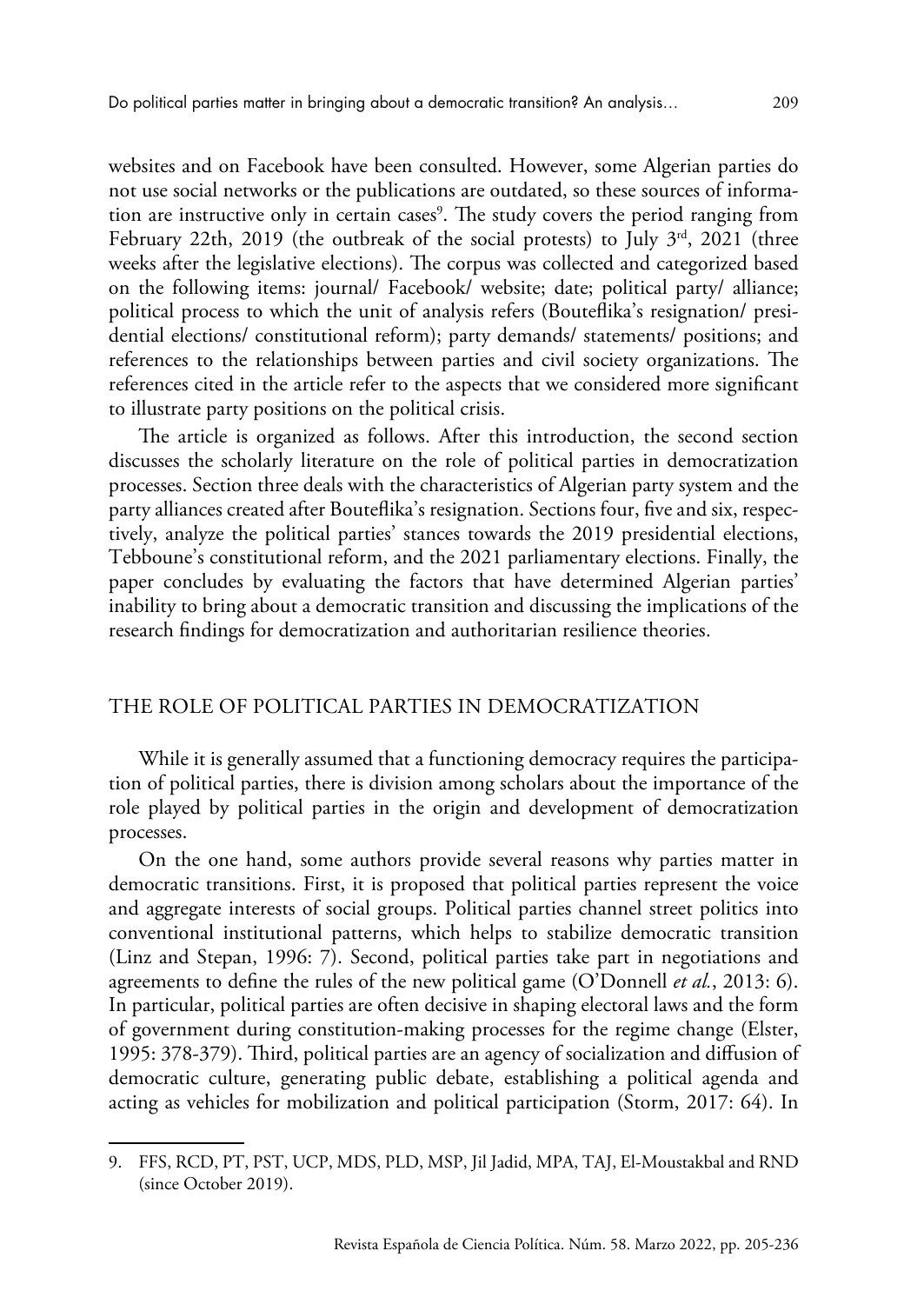brief, "political parties are critical to at least three elements of the democratization processes: coordinating, negotiating, and designing regime change; participating in competitive elections; and generating citizen support for democracy before and after elections are held" (Bermeo and Yashar, 2016: 22).

On the other hand, other authors claim that the role of parties in the process of democratization is unclear. For Lewis (2001: 546-549), political parties play a more critical role in consolidating a democratization process than in unleashing a democratic transition. Rather than participation and integration, parties are more critically concerned with establishing legitimacy in the more rapidly consolidating democracies.

There is also debate about the conditions under which political parties play a crucial role in democratic transitions. Schmitter (2010: 23-24) underlines that political parties matter even in an unfavourable scenario of party fragmentation, weak parties and limited public trust. Many a new democracy has consolidated as a regime without having first consolidated its party system. Other scholars point out several factors that influence the role of political parties in democratic transitions, such as the existence of strong opposition parties, the building of broad and cross-ideological party alliances, and the development of relationships between political parties and civil society.

Thus, Pridham (1990) posits that strong and effective political parties [are crucial](https://www.tandfonline.com/doi/abs/10.1080/01402389008424822) to any successful democratization effort. Likewise, Le Bas (2011: 246) considers that strong opposition parties generate the necessary pressure to drive forward democratization. In order to play this role, political parties must find means of boosting grassroots mobilization and maintaining opposition cohesion. Whereas studies of the third wave of democratization suggested that negotiation and consent were key factors in transition processes, Le Bas maintains that strong political parties are most likely to be built through strategies that encourage conflict with incumbent parties, in order to build the kind of oppositional identity and values that sustain mobilization and prevent selective co-optation.

In addition, the academic literature underlines the significance of alliances among political parties for a successful democratic transition. By forming alliances, political parties can increase the pressure on the authoritarian regime for political liberalization or democratization. Sato and Wahman (2019: 14) find solid evidence, in a worldwide statistical study of 74 electoral autocracies in the period 1991-2014, that democratic change is likely to happen when popular protests are combined with a unified opposition. The fact is that political parties in Arab countries have found it difficult to collaborate and maintain durable alliances (Berriane and Duboc, 2019: 400). This can be explained by a number of factors: ideological differences; mutual mistrust among parties competing under authoritarian conditions and facing an uncertain future; expectations of electoral strength; and the authoritarian regime's engineering of the opposition field, mainly through co-optation and repression (Ghandi, 2008; Shehata, 2009; Clark, 2010; Haugbølle and Cavatorta, 2011; Buehler, 2018).

Nevertheless, not only are party alliances important in helping to ensure democratic transition, but it is also crucial that political parties and civil society build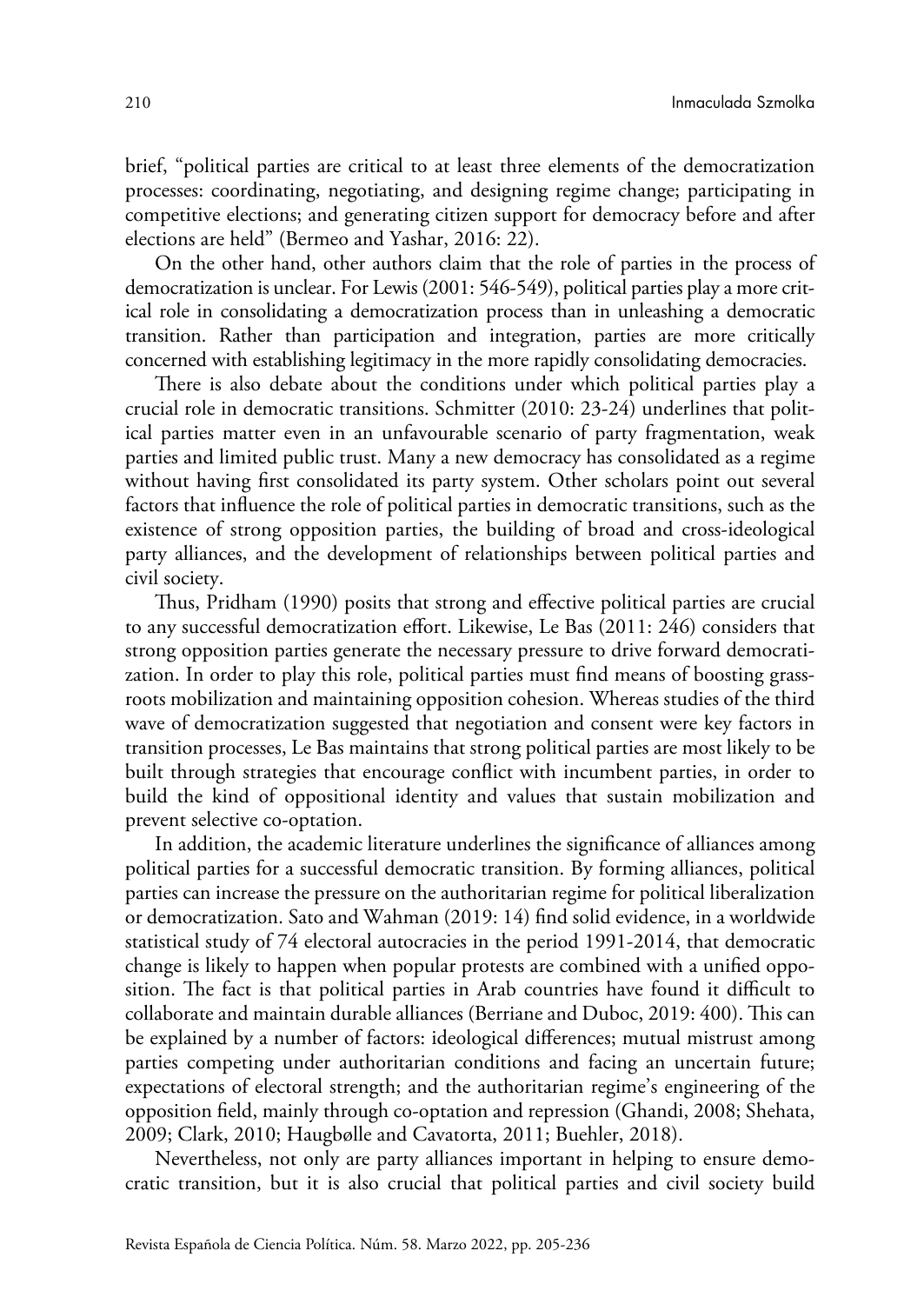relationships with one another (Hawthorne, 2004). Although a "natural tension" can be perceived between political parties and civil society, there is also a "mutual interdependence". Civil society groups represent specific needs and interests, but they cannot translate their actions into decision-making, nor compromise to assemble broad coalitions that produce a governing majority. Thus, "civil society can initiate a democratic transition; but only parties, with the help of civil society, can consolidate a democratic system and institutionalize a democratic political process" (Gershman, 2004: 30).

Finally, several authors call attention to the nature of the political regime as a conditioning factor of the role of political parties in democratization. Lust and Waldner (2016: 158-162) explain the variation in the types, capacities and performance of political parties in Tunisia, Egypt, Libya and Iraq after the Arab uprisings, depending on the legacies of authoritarian strategies of rule based on co-optation and repression. Authoritarian legacies influence the nature and role of political parties in the transition period, affecting their ability to represent constituents and shaping the cleavages around which they do so. Besides, authoritarian strategies affect the dynamics of party competition and hence the incentives driving parties to either construct or undermine democratic institutions. In addition, Resta explains that "electoral authoritarianism" shaped transitional party politics in Egypt and led to the failure of democratic transition in 2011-2013 (2019: 1). The former regime's practice of playing opposition actors off against each other through identity politics explains the absence of common ground among the political parties during the transition. Similarly, Bouandel points out that the Algerian transition process of 1988-1990 collapsed, among other factors, because the political parties lacked a commitment to democratic principles. They were mainly interested in "capitalizing on the new freedoms" in a political space where there was so much at stake (2003: 19).

By taking into account the theoretical considerations outlined above, the following sections analyze the role played by political parties and party alliances in the political processes that followed president Bouteflika's resignation.

# ALGERIAN PARTY SYSTEM AND PARTY ALLIANCES FACING THE 2019 POLITICAL CRISIS

After gaining independence in 1962, Algeria established a single-party regime under the National Liberation Front (FLN). As a consequence of nationwide protests in October 1988, Algeria moved from a single- to a multi-party system and started a democratic transition. This process was interrupted by the military coup of 1992, aimed at preventing the FIS from winning legislative elections, and the consequent outbreak of a traumatic civil war. Multipartism and state institutions were restored by presidential elections in November 1995, the approval of a new constitution in November 1996, and the election of a new Parliament in June 1997. Since then, Algeria has held presidential and parliamentary elections every five years as prescribed by the constitution.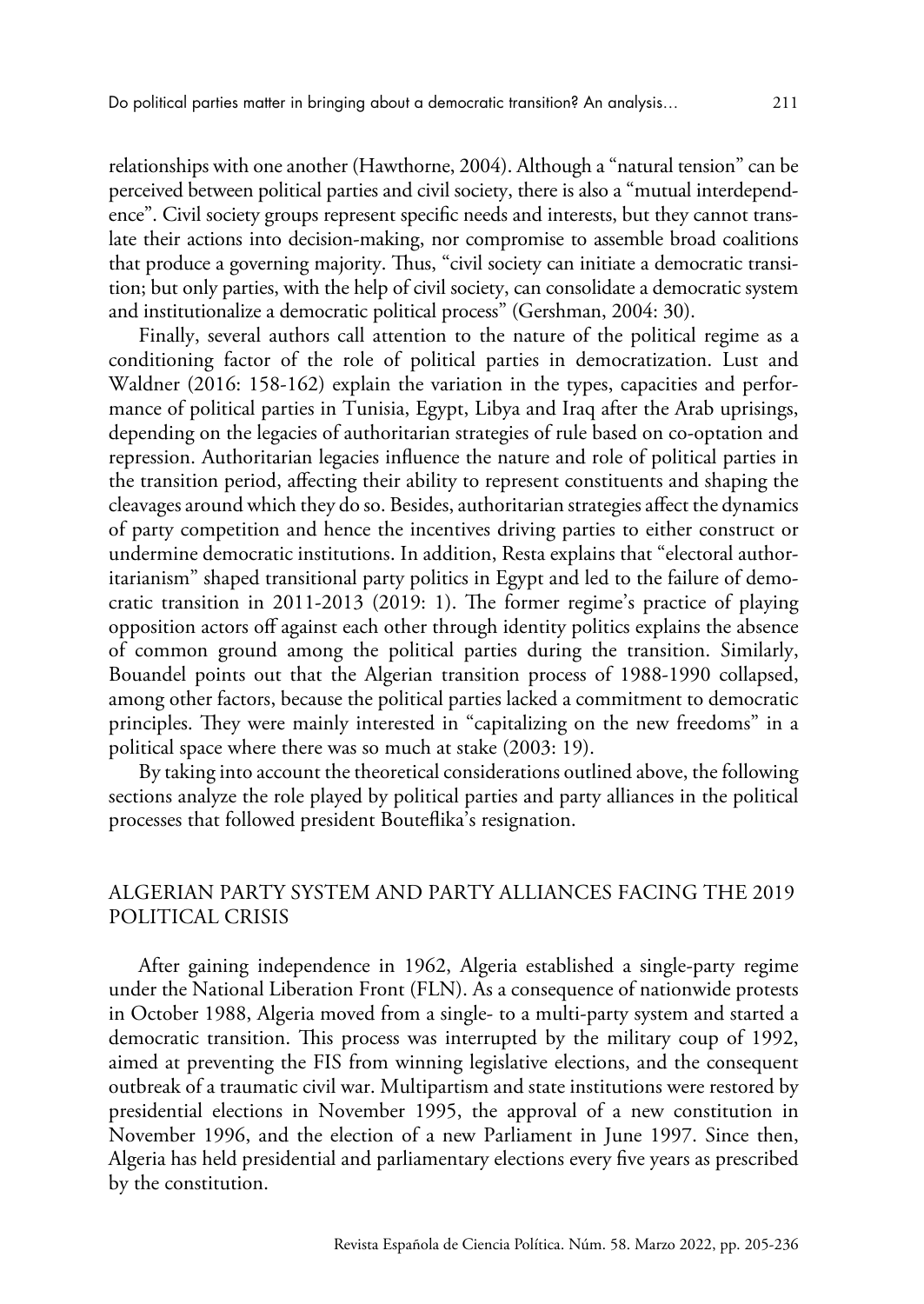Nevertheless, these political processes have not brought about a democratic regime, but rather a hegemonic and restrictive pluralist authoritarianism (Szmolka, 2017: 22-23). Parties were permitted to participate and interact in the political system, but there was no real competition in terms of access to power. Party competition was restricted by the bicephalous hegemonic position of the former single-party FLN and the National Rally for Democracy (RND), founded in 1997 by supporters of then-president Zeroual. Both parties alternated at the head of government. Other parties were allowed to gain seats in Parliament and some even formed part of the coalition government, but they never held genuine decision-making power (Storm, 2017: 67). Algerian parties are prone to engage themselves in formal politics as their participation enable parties to benefit from the patronage and other perks of proximity to centres of power (Storm, 2014; Ghanem, 2018). Through this co-optation strategy, the political regime achieves broad parliamentary representation and prevents opposition parties from challenging the political regime.

## *A highly fragmented and discredit party system*

At the time of the outbreak of the protests, the Algerian party system was highly fragmented. The number of parties competing in the 2017 legislative elections was 69 (out of the 71 political parties officially registered); and 35 of them obtained seats in the People's National Assembly (APN). In addition, there were several non-authorized parties, such as the Social and Democratic Union (UDS)<sup>10</sup>, and parties that boycotted the 2017 elections, including Jil Jadid (New Generation) and Talaie El-Houriat Party (Vanguard of Liberties). Lastly, the new scenario that opened up after Bouteflika's resignation prompted the legalization of a dozen new political partie<sup>11</sup>.

Most of the Algerian parties are too small, lack strong internal organizations and mechanisms of internal democracy (Willis, 2002a, 2000b; Addi, 2006; Dris-Aït-Hamadouche and Zoubir, 2009). Many of them are the by-product of splits often driven by personal ambitions while others have been promoted by the own political regime. Furthermore, there is a weak relationship between parties and voters. Political parties are widely discredited in public opinion due to the perception that their main goal is to grasp some form of power (Dris-Aït-Hamadouche and Zoubir, 2009; Joffé, 2019: 354; Aghrout and Zoubir, 2016). In fact, political parties are the least trusted political institutions among Algerians. According to the Arab Barometer of 2016, only 14 % of Algerians trust political

<sup>10.</sup> The UDS was born in 2013. Its leader is Karim Tabbou, former secretary-general of the FFS between 2007 and 2011. Tabbou emerged as one of the main figures of the Hirak and has been imprisoned twice during the political crisis.

<sup>11.</sup> *Al Arabiya,* [April 10th, 2019.](https://english.alarabiya.net/en/News/north-africa/2019/04/10/Algeria-sets-presidential-election-for-July-4.html) *Algérie Eco*[, November 26th, 2019](https://www.algerie-eco.com/2019/11/26/parti-voix-peuple-agree/). *APS*[, December 21st, 2019](http://www.aps.dz/algerie/99225-fouad-benghnissa-plebiscite-president-du-parti-tayar-essalem).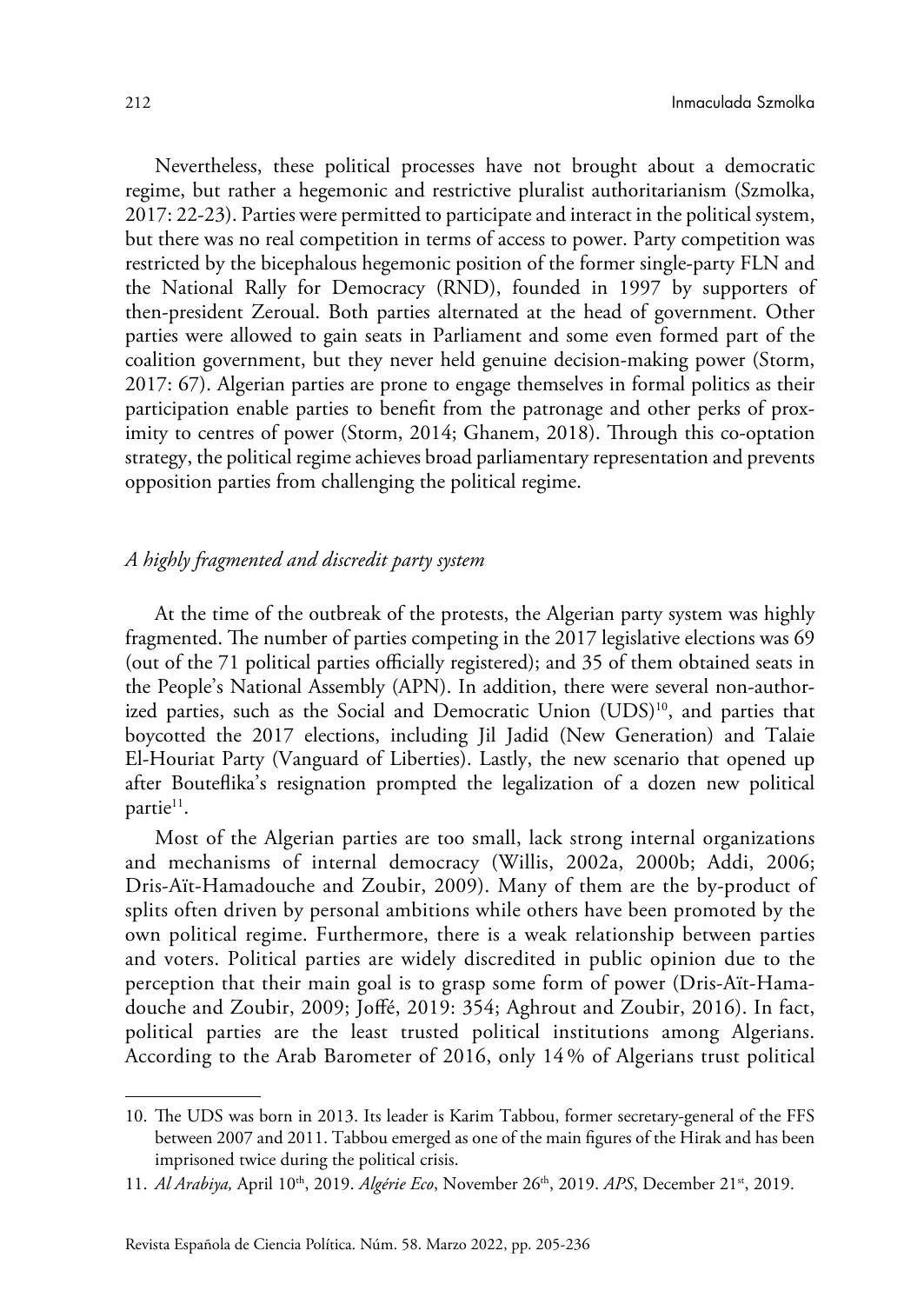parties12. Thus, it is not surprising that Algerian have channelled their demands through protests instead of political parties.

Opposition parties have remained divided and have not promoted an agenda of democratic change or initiatives to improve conditions for Algerian citizens. Instead, "they have embraced the rules of the game, replicating the same patterns of undemocratic behaviour they have denounced in parties close to the regime" (Ghanem, 2018: 13).

#### *Divides in the Algerian party system*

The wide spectrum of Algerian political parties can be classified according to three divides: ideological, religious and ethnic.

Regarding the ideological divide, nationalism is a criterion of identification for several parties due to the legitimizing role that nationalism has played on Algerian politics. The main nationalist party is the FLN, which was born from the nationalist movement against colonialism in 1954. Other nationalist parties were created by dissidents of the FLN, such as the National Party for Solidarity and Development (PNSD), the Republican National Alliance (ANR); the Future Front (El-Moustakbal), and Talaie El-Houriat. Some of the minority nationalist parties include the Union of Social and Democratic Forces (UFDS), Ahd 54, the Algerian National Front (FNA), and the Algerian Rally (RA) which was reconstituted out of the Islamic Arab Rally. On the other hand, conservative and liberal parties are almost the exception in the Algerian party system —only the RND and to a lesser extent El-Karama are significant. Leftist parties are more numerous and can be categorized according to their different leanings: social-democratic parties, which include the historic Socialist Forces Front (FFS), the Rally for Culture and Democracy (RCD), the Union for Change and Progress (UCP) and the Algerian Popular Movement (MPA); Marxist, including the Democratic and Social Movement (MDS) and the Party for Secularism and Democracy (PLD); and Trotskyist, with the Workers' Party (PT) and the Socialist Workers Party (PST).

In relation to the religious-secular cleavage, there are several parties with an Islamic orientation, despite the fact that the law of political parties (Organic Law 4-12, of January  $15<sup>th</sup>$ , 2012) prohibits parties based on religion as well as on linguistic, racial, sexual, corporate or regional grounds<sup>13</sup>. The political participation of the Islamist parties in the political system has represented a means of co-optation, by which the political regime has successfully neutralized and moderated them, contributing to the fragmentation of the Islamist landscape (Ghanem, 2019). The Islamist-oriented

<sup>12.</sup> Available at: [https://www.arabbarometer.org/wp-content/uploads/Algeria\\_Public\\_Opinion\\_](https://www.arabbarometer.org/wp-content/uploads/Algeria_Public_Opinion_Survey_2016.pdf) [Survey\\_2016.pdf](https://www.arabbarometer.org/wp-content/uploads/Algeria_Public_Opinion_Survey_2016.pdf)

<sup>13.</sup> On the law on political parties, see: Pérez-Beltrán (2016).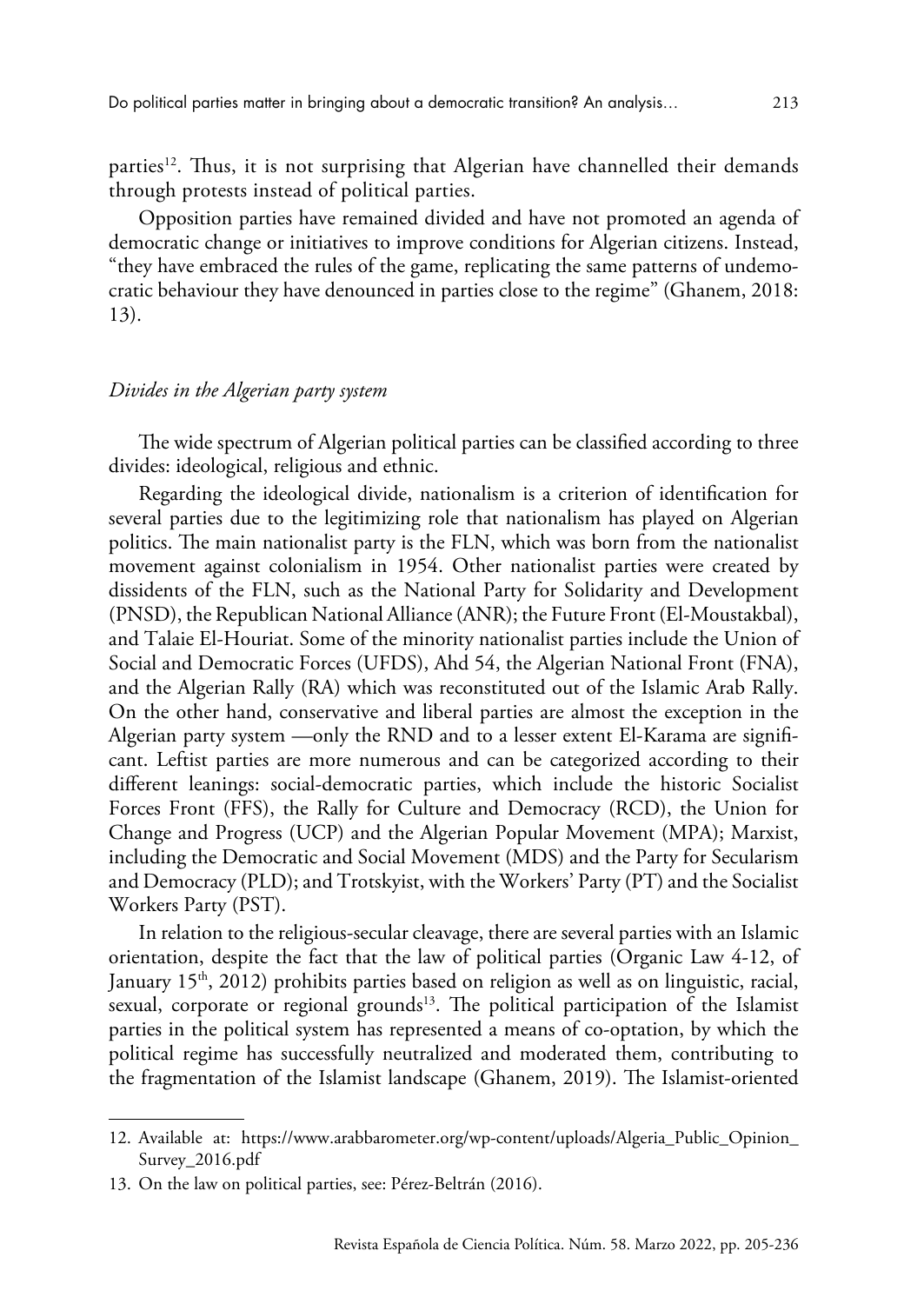parties have mostly grown out of the Movement for the Society of Peace (MSP) and the Islamic Renaissance Movement (Ennahda), both created in 1990 during the process of adoption of multipartism. Several of the Islamist parties have formed coalitions in order to improve their electoral results. Prior to the 2012 legislative elections, the MSP abandoned the coalition government, which it had joined in 2004 in order to form the Green Algeria Alliance, together with Ennahda and the Movement for National Reform (Islah), party created by Djaballah, former leader of Ennahda in 1999. The Islamist alliance changed in the run up to the 2017 elections, with Islah competing on its own for election, whereas the other parties coalesced around two electoral coalitions: on the one hand, the MSP and the Front for Change, a party which has its origins in a split of the MSP; and, on the other hand, Ennahda and the Justice and Development Front (FJD), Djaballah's new party in 2012. The latter two parties currently form a parliamentary bloc with the Islamo-nationalist Movement of National Building (El-Bina El-Watani), founded by a dissident from the MSP during the Arab Spring in 2013. The Rally of Algerian Hope (TAJ) was also created by a former member of the MSP in 2012, and gained prominence due to its participation in the so-called "presidential alliance", the parties which formed the coalition government after the 2012 elections. Other minority Islamist parties were born against the backdrop of the Arab Spring in 2012, such as the Freedom and Justice Party (PLJ). More recently, the vice-president of TAJ, Mourad Arroudj, formed the Welfare Party (Errafah) in June 2019.

Finally, concerning ethnic cleavage, it is worth noting the Berber parties, which gained the majority of their support from the Kabilia area and Alger. The most important are the aforementioned social-democratic parties, the historic FFS and the RCD, both opposition parties. The MPA, a continuation of an offshoot of the RCD, is also considered a Berber and social-democratic party, but it is close to the political regime as it formed part of the presidential alliance.

#### *Opposition party alliances*

In the lead up to Bouteflika's bid to run for a fifth term, there was an attempt to revive the "Coordination Committee for Liberties and Democratic Transition" (CCLDT), an opposition platform bringing together political parties of different ideologies, civil society organizations and public figures, which had emerged in June 2014 in response to Bouteflika's candidacy for the presidential elections held that year. Thus, on March  $7<sup>th</sup>$ , 2019 the Algerian opposition held a meeting in the headquarters of Talaie El-Houriat, assembling representatives of four trade unions and 15 political parties of different ideologies including the MSP, Talaie El-Huriat, the RCD, the PT and UDS. The extra-parliamentary party Jil Jadid did not take part in the conference, refusing to engage in discussions with opposition parties that had members in the "illegitimate" parliament. The meeting showed that the CCLDT had largely been co-opted by the regime (Cherkaoui *et al.*, 2019). The participants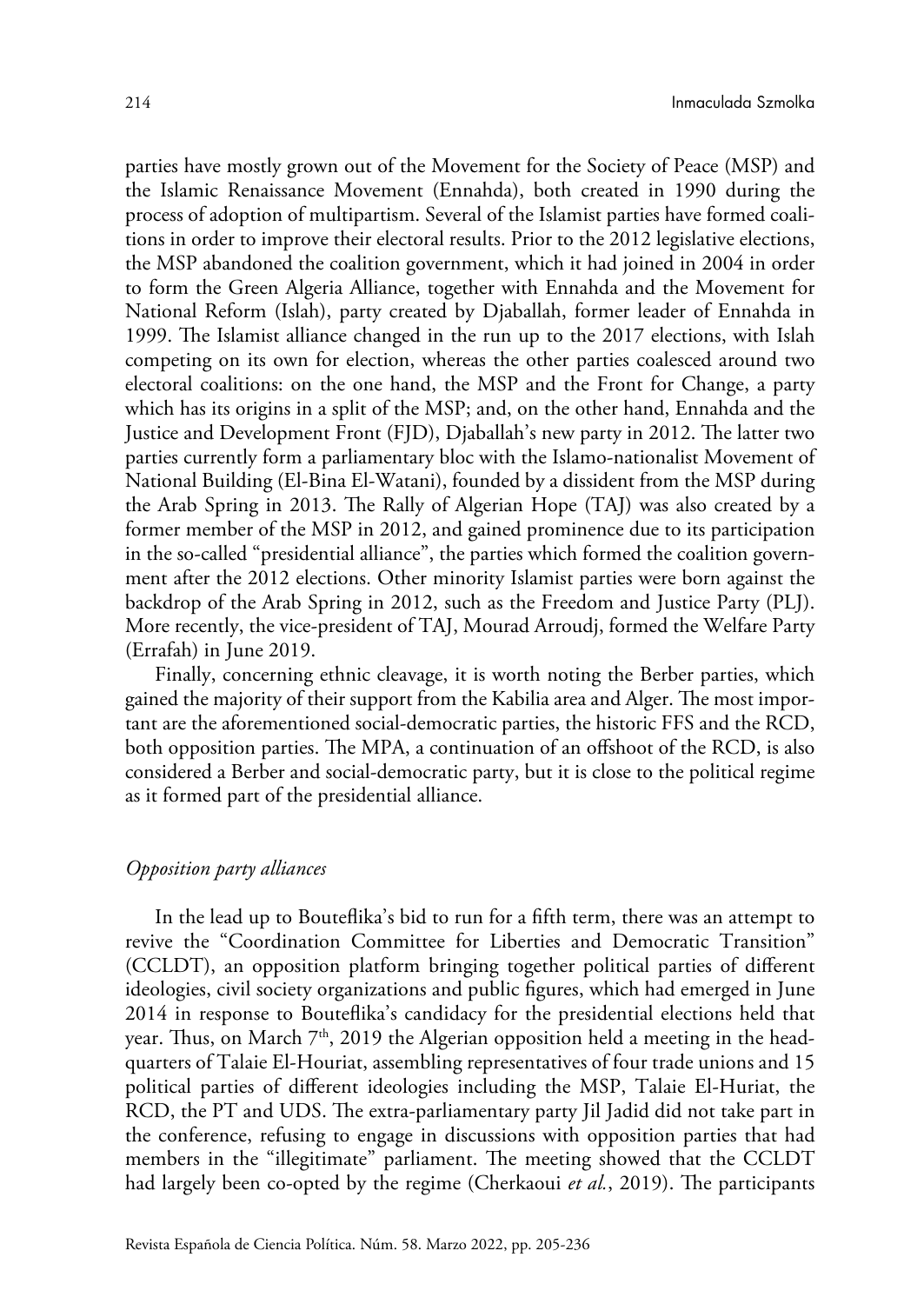simply agreed to ask the constitutional council to reject Bouteflika's candidacy, with Karim Tabbou, leader of the UDS, abandoning the gathering because of the tepidity of the discussions.

Later, opposition parties gathered around two different platforms, the "Forces of Change for the People's Choice" and the "Forces of the Democratic Alternative", which differ in terms of their strategies and procedures for political change in Algeria. On the one hand, the Forces of Change for the People's Choice (FC) brought together: two secular-nationalist parties, Talaie El-Houriat and the UFDS; three Islamist parties, the MSP, the FJD and the PLJ; and the extra-parliamentary party Jil Jadid (New Generation). On April  $25<sup>th</sup>$ , 2019 the FC released a public statement declaring its position in favour of political dialogue with the military, in reaction to Gaid Salah's offer days before.14 The most significant initiative of the alliance was the proposal for the "National Forum for Dialogue", a conference held on July 6<sup>th</sup>, 2019 in Aïn Benian. The coordination of the meeting was entrusted to Abdelaziz Rahabi, a former Minister of Communication, who tried unsuccessfully to involve the leftist parties in the discussions<sup>15</sup>. Finally, 10 political parties (the FC's parties, the RND, the Islamist Ennahda, the nationalist Ahd 54 and the Islamo-nationalist El-Bina El-Watani), five trade union federations and around 80 associations took part in the conference to discuss solutions to the political crisis. The final document proposed holding presidential elections under the supervision of an independent commission within a period of six months<sup>16</sup>. Nevertheless, the FC alliance did not survive because some of the partners changed their minds about the appropriateness of holding presidential elections given the lack of social and political consensus.

On the other hand, the "Political Pact of the Democratic Alternative Forces" (PAD) was created on June  $18<sup>th</sup>$ , 2019 when seven leftist parties and the Algerian League for the Defense of Human Rights signed a statement calling for a constitutive meeting of the alliance on June  $26<sup>th,17</sup>$  Those parties were: the FFS and the RCD, UCP, MDS PLD, PT and PST. The PAD has advocated a radical change of the system through a democratic transition led by a sovereign constituent assembly as a solution to "the crisis of the authoritarian regime". The members of the alliance set the preconditions for negotiating the political transition in their constitutive meeting: the release of political and ideological detainees; the opening of the political and media fields; an end to judicial harassment of citizens, activists from political parties and associations, trade unionists, human rights activists, and journalists; and an end to the sale of national wealth and the recovery of looted property<sup>18</sup>.

<sup>14.</sup> *El-Watan*[, April 27th, 2019.](https://www.elwatan.com/edition/actualite/9e-reunion-des-forces-du-changement-organiser-une-rencontre-nationale-de-sortie-de-crise-27-04-2019) *Liberté*[, April 27th, 2019.](https://www.liberte-algerie.com/actualite/les-forces-du-changement-favorables-aux-negociations-314678)

<sup>15.</sup> Interview with Rahabi, *Le-Watan*[, July 4th, 2019](https://www.elwatan.com/edition/actualite/abdelaziz-rahabi-coordinateur-de-linstance-de-gestion-du-forum-du-dialogue-national-la-persistance-de-la-crise-risque-de-rendre-la-solution-politique-difficile-04-07-2019).

<sup>16.</sup> *APS*[, July 6th, 2019](http://www.aps.dz/algerie/91516-forum-du-dialogue-consecration-de-la-volonte-populaire-par-une-election-presidentielle-libre-et-reguliere). *Al-Watan* [July 6th, 2019.](https://www.elwatan.com/edition/actualite/la-conference-nationale-de-dialogue-souvrira-aujourdhui-lalternative-democratique-boycotte-06-07-2019) *Al-Watan* [July 7th, 2019](https://www.elwatan.com/a-la-une/la-presidentielle-comme-moyen-de-sortie-de-crise-les-partisans-du-dialogue-posent-leurs-conditions-07-07-2019). *TSA*[, July 6th, 2019](https://www.tsa-algerie.com/direct-dialogue-la-conferece-des-forces-du-changement/).

<sup>17.</sup> *Le Matin*, June 19<sup>th</sup>, 2019.

<sup>18.</sup> [PAD, June 26th, 2019, "Political Pact for a genuine democratic transition."](https://www.facebook.com/PactePolitique/posts/103608214328947) See also, [PAD](https://www.facebook.com/PactePolitique/posts/212843726738728)  declaration, March 10<sup>th</sup>, 2019 for their concept of democracy.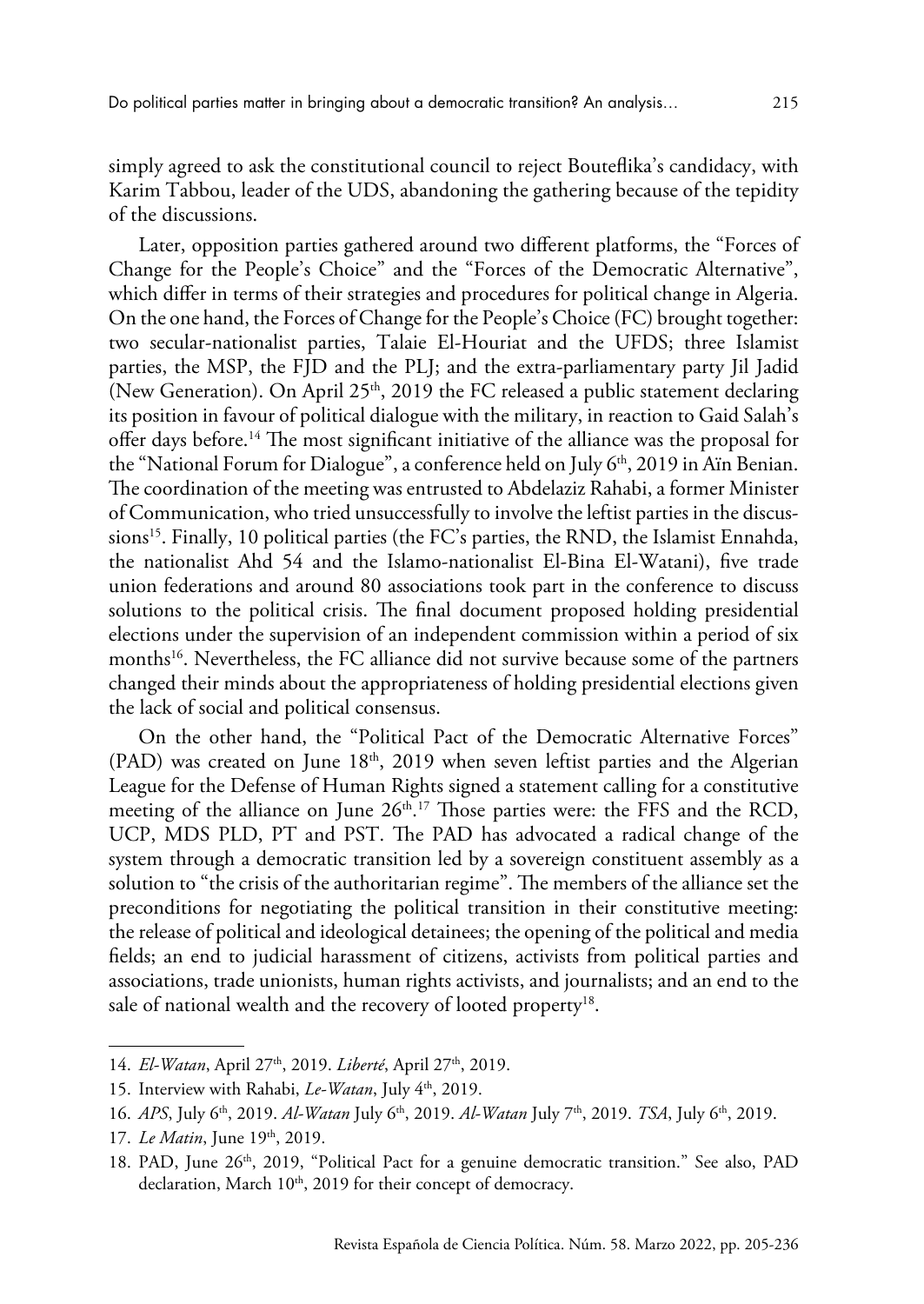The PAD alliance subsequently held two more national conventions and numerous periodic meetings. The second national convention was held on September  $9<sup>th</sup>$ . Besides the signatories of the pact, members of civil society and representatives of the Algerian community abroad attended the conference<sup>19</sup>. The participants called for a boycott of presidential elections and reiterated their democratic demands<sup>20</sup>. The third was the "National Convention for the Democratic Alternative and Popular Sovereignty", held on January  $25<sup>th</sup>$ , 2020 in Alger. Participants proposed a democratic solution to the "authoritarian system stalemate" through a genuine democratic transition and the organization of an independent national conference to discuss the duration of the political transition and the procedures for a constituent assembly. In addition, the PAD's convention denounced the "illegitimacy" of the presidential elections of December 2019 and Tebboune's reformist plans and called for the dismissal of the government and the dissolution of the two parliamentary chambers and the constitutional council<sup>21</sup>.

The PAD discussed enlarging the coalition to include Islamist opposition parties, which caused divisions within the alliance. Jil Jadid was invited only to the first meeting of the PAD<sup>22</sup>. This party called for an intermediate solution to the crisis, consisting of the election of a parliament with constituent power following the presidential elections<sup>23</sup>. In addition, the eventual participation of the Islamist  $FJD$ prompted the PLD to announce its withdrawal from the PAD<sup>24</sup>. The PLD returned to the alliance for the national convention of January  $25<sup>th</sup>$ , 2020, once the participation of the Islamists had been ruled out<sup>25</sup>. The radical anti-Islamist stance of some of the Algerian leftist parties is a legacy of the Algerian Civil War (Ghanem, 2019).

On August  $24<sup>th</sup>$ , 2019 there was an attempt to overcome the differences among the Algerian opposition in a meeting in Safex, where the PAD and the Aïn Benian parties (with the exception of Talaie El-Houriat Party) gathered, along with the Dynamics of the Civil Society, an alliance of trade unions, citizens' associations and individuals formally founded on June 15<sup>th</sup>, 2019. However, the opposition parties remained in disagreement over the call for Prime Minister Bedoui's resignation and the agenda for the democratic transition based on either holding presidential elections (FC) or electing a constituent assembly (PAD)<sup>26</sup>.

26. *APS*, August 24<sup>th</sup>, 2019; *Le Matin*, August 25<sup>th</sup>, 2019.

<sup>19.</sup> On the evolution of the discourses and strategies used by Algerian civil society and social movements in relation to political change, see Thieux (2018).

<sup>20.</sup> PAD, final declaration, September 9<sup>th</sup>, 2019.

<sup>21.</sup> See the final document of the meeting: ["National convention for the democratic alternative](https://www.facebook.com/PactePolitique/posts/180315456658222) [and popular sovereignty. Platform for the democratic culmination of the revolution."](https://www.facebook.com/PactePolitique/posts/180315456658222)

<sup>22.</sup> Interview with Soufiane Djilali, *Interlignes*, July 14<sup>th</sup>, 2019.

<sup>23.</sup> Jil Jadid press release, June 6<sup>th</sup>, 2019. See more details provided by Djilali, *Le Matin*, June 18<sup>th</sup>, [2019.](https://www.lematindalgerie.com/soufiane-djilali-pour-un-mandat-presidentiel-de-transition?fbclid=IwAR2WtIUPCo_nDAmHIxvUR-AtxKGt7P2YIhRr7l2TVmCoEd0Z0i4n4FTTQMo)

<sup>24.</sup> PLD statement published in *Le Matin*, November 6<sup>th</sup>, 2019.

<sup>25.</sup> *El-Watan,* [January 21st, 2020.](https://www.elwatan.com/edition/actualite/il-appelle-a-une-alliance-forte-contre-lislamisme-le-pld-participera-aux-assises-des-democrates-21-01-2020) *Liberté*[, January 21st, 2020](https://www.liberte-algerie.com/actualite/le-pld-annonce-sa-participation-332362).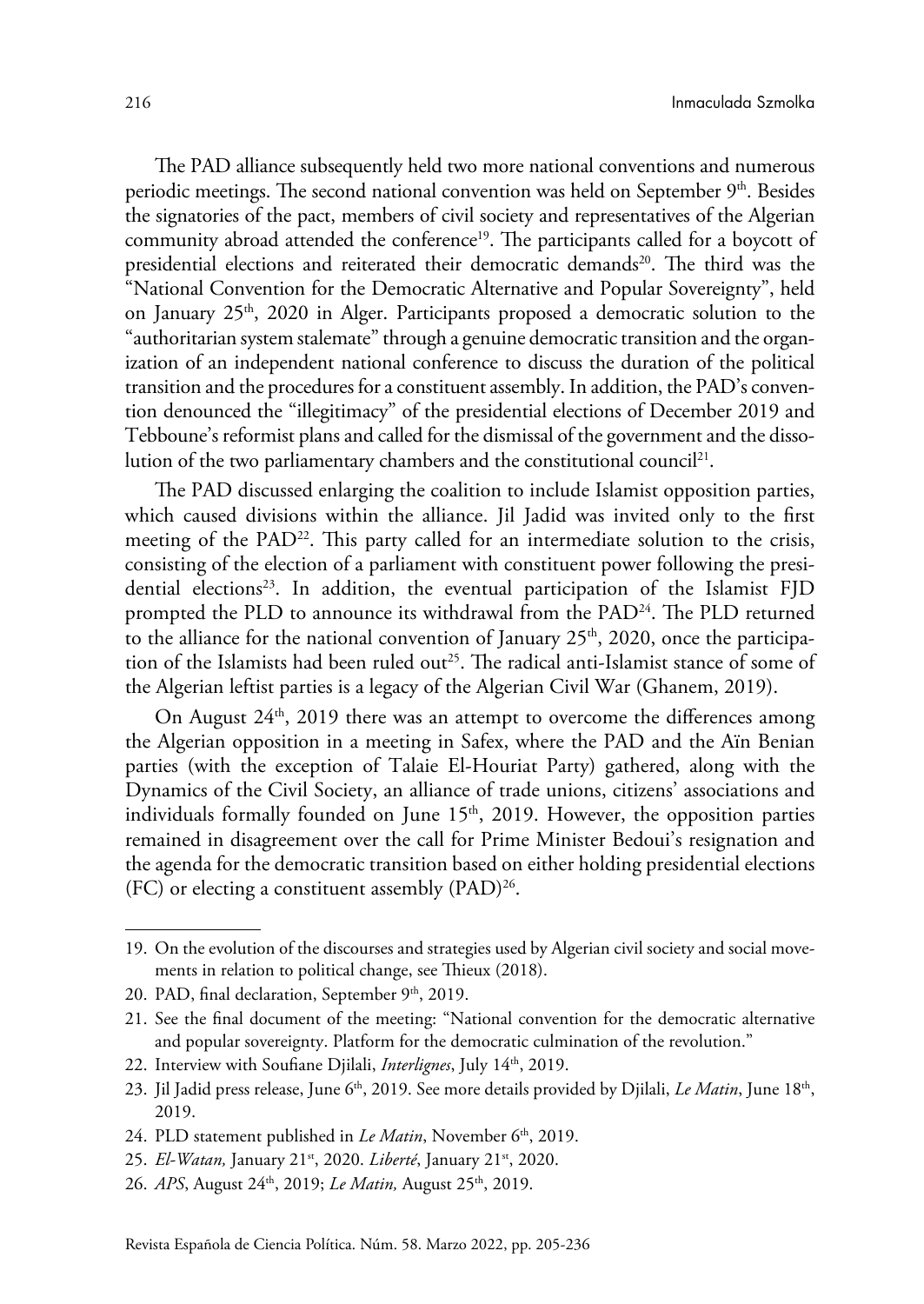To summarize, despite the relevance of building party alliances for democratization (Sato and Wahman, 2019), a broad cross-ideological coalition of opposition parties did not form because political parties have diverged on the procedures and the scope of political change in Algeria. In addition, some leftist parties are reluctant to collaborate with Islamist and other opposition parties, such as FJD, Jil Jadid and Talaie al-Houriat, which they consider to have been co-opted and manipulated by the political regime. On the other hand, the leftist PAD alliance has created bonds with civil society organizations but not an institutional relationship with the Hirak, which remains a social movement without visible leadership or organization (Dris-Aït-Hamadouche and Cherif, 2019). Moreover, tensions have arisen between secular activists and Islamist movements such as Rachad, which have been exploited by the regime to weaken the Hirak (Joffé, 2021).

#### Table 1.

|                                                   | <b>Party Members</b>                                                                                                  | <b>Position</b>                                                  | <b>Main events</b>                                                                                                                                                                                           | Result   |
|---------------------------------------------------|-----------------------------------------------------------------------------------------------------------------------|------------------------------------------------------------------|--------------------------------------------------------------------------------------------------------------------------------------------------------------------------------------------------------------|----------|
| Forces of<br>Change for<br>the People's<br>Choice | Secular-nationalist: parties:<br>Talaie El-Houriat, UFDS<br>Islamist: MSP, FJD, PLJ<br>Extra-parliamentary: Jil Jadid | Negotiation<br>with the<br>military                              | National Forum of<br>Dialogue, Ain<br>Benian July 6 <sup>th</sup> , 2019                                                                                                                                     | Rupture  |
| Forces of the<br>Democratic<br>Alternative        | Leftist: FFS, RCD, UCP,<br>MDS, PLD, PT, PST                                                                          | Democratic<br>transition<br>through a<br>constituent<br>assembly | Constitutive meeting,<br>June $26^{\text{th}}$ , 2019<br>Convention,<br>September 9th, 2019<br>National<br>Convention for the<br>Democratic<br>Alternative and<br>Popular Sovereignty,<br>January 20th, 2020 | Survival |

PARTY ALLIANCES FACING 2019 POLITICAL CRISIS

*Source:* Own elaboration.

# POLITICAL PARTY STANCES TOWARDS PRESIDENTIAL ELECTIONS

# *Parties' reactions to the three calls for presidential elections: April 18th, July 4th and December 12th 2019*

Presidential elections in Algeria were originally scheduled for April 18<sup>th</sup>, 2019. Even before Bouteflika had officially announced his intention to run for a fifth term —which he did on February  $10<sup>th</sup>$ — the four parties of the presidential alliance (FLN, RND, TAJ and MPA) had nominated him as their candidate for the presidential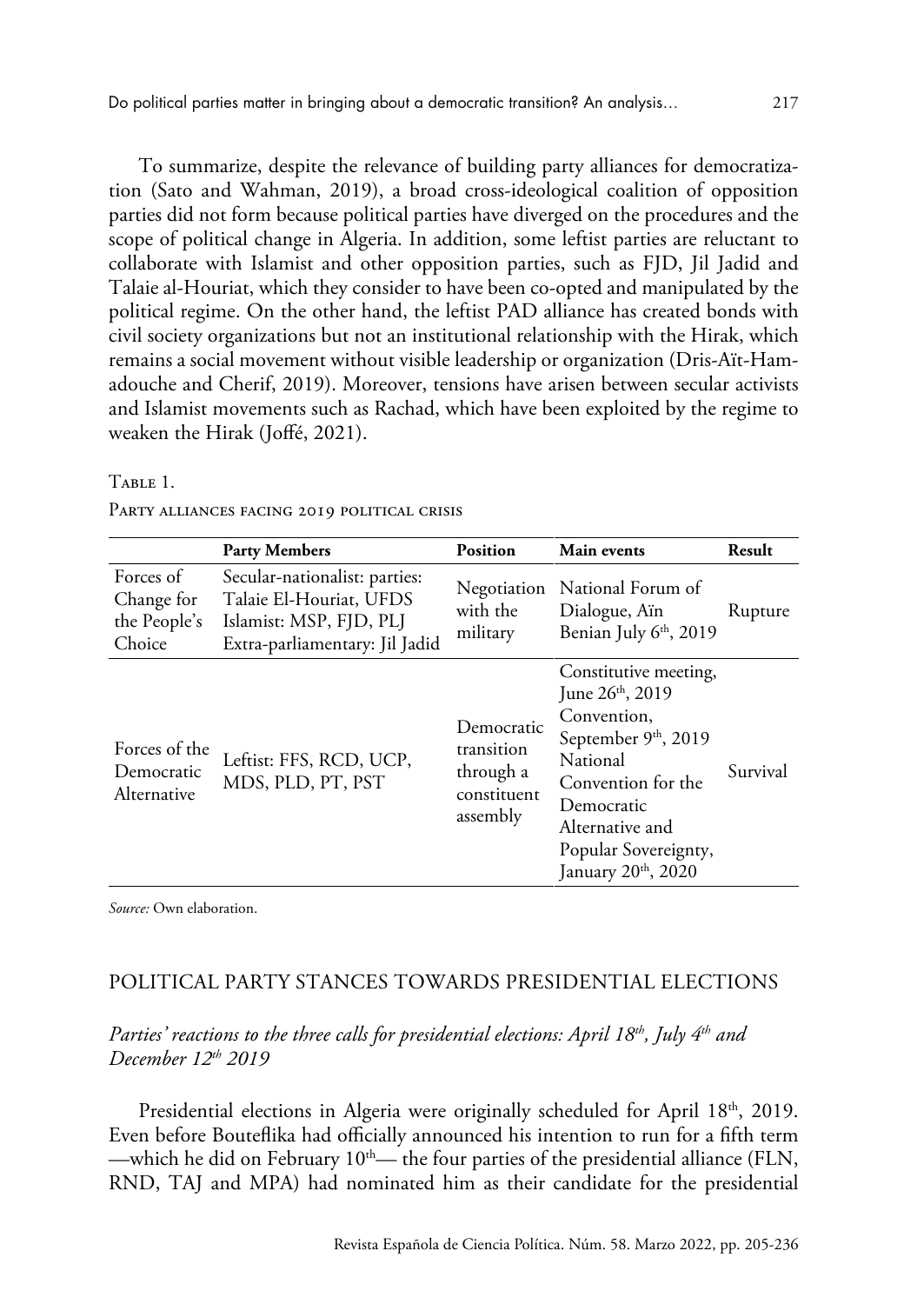election in a joint meeting<sup>27</sup>. Likewise, Islah (MRN) had officially announced its support for Bouteflika's candidacy in November 201828. Other parties had also taken positions before the outbreak of the protests. The MSP planned to back Abderrazak Makri —the president of the party— as candidate, despite the fact that the Islamist leader had previously discussed with Bouteflika's inner circle the postponement of the elections29. Another 13 party leaders had also expressed their intention to submit their candidacies for the presidential elections (see Table  $2^{30}$ . On the contrary, the FFS, RCD, Jil Jadid, PLJ and the unlicensed party UDS had taken a stand calling for the boycott of the elections<sup>31</sup>.

As a consequence of the strength of the demonstrations started on February  $22<sup>nd</sup>$ , there was growing internal criticism of Bouteflika's candidacy within the FLN, and the official positions of the parties in the presidential alliance became increasingly contradictory. Regarding the FLN, on March 8<sup>th</sup> several of its representatives resigned from their posts in Parliament. On March 20<sup>th</sup>, the FLN released a statement declaring its support for the protesters while backing Bouteflika's call for dialogue. And, on March  $27<sup>th</sup>$ , members of FLN's central committee demanded the president be declared unfit to govern<sup>32</sup>. In the same vein, around  $2,000$  members of the RND left the party as a result of the support that its leader and prime minister, Ahmed Ouyahia, gave to Bouteflika. Later, on March  $27<sup>th</sup>$ , under huge social pressure, Ouyahia withdrew his backing for the president, signing an official statement of the RND which urged Bouteflika to step down. RND activists called for Ouyahia's resignation, while the majority of its national council (337 out of 424 members) passed a motion in support

- 29. The negotiations between the MSP and Bouteflika's inner circle sheds light on the relationships between political parties and the authoritarian regime. According to Ennahar, which accessed an internal document written by Makri for the Choura council, the Islamist leader held several meetings with Saïd Bouteflika and his special advisers to discuss Bouteflika's succession. Makri proposed delaying the elections to discuss political reforms in the meantime. An initial agreement included dialogue with the opposition, the holding of a national conference, a partial reform of the constitution by Parliament, the formation of a national unity government to oversee political and economic reforms and the amendment of the electoral law for the creation of an independent electoral authority. However, the representatives of the presidency made the agreement conditional on Gaid Salah's approval. Finally, Makri was informed that the regime's plan was to hold elections as scheduled with Bouteflika as a candidate and later to implement the agreed reforms (*El-Khabar*, January 17<sup>th</sup>, 2019).
- 30. *APS*[, February 4th, 2019](http://www.aps.dz/algerie/84963-candidatures-a-la-presidentielle-2019-veritable-decantation-au-sein-des-partis-politiques).
- 31. Declaration of the FFS national council, January 25<sup>th</sup>, 2019. See also interview with Ali Laskri, coordinator of the FFS presidential body, *Al-Watan*, February 7<sup>th</sup>, 2019. [Declaration of the](http://rcd-algerie.net/2019/02/resolution-du-conseil-national-du-1-fevrier-2019/?fbclid=IwAR3lutM7lUaRrj4iBj3IFN4A2nep9_9Lt3hZZONAExxg0O9s9XMbI_87h_o) [RCD national council, February 1st, 2019](http://rcd-algerie.net/2019/02/resolution-du-conseil-national-du-1-fevrier-2019/?fbclid=IwAR3lutM7lUaRrj4iBj3IFN4A2nep9_9Lt3hZZONAExxg0O9s9XMbI_87h_o). Press [release of Jil Jadid political council, November](https://jiljadid.org/fr/2018/11/23/communique-23-11-2018/) [11th, 2019.](https://jiljadid.org/fr/2018/11/23/communique-23-11-2018/) Press release of PLJ, *Al-Watan*[, January 23rd, 2019;](https://www.elwatan.com/edition/actualite/le-plj-ne-presentera-pas-de-candidat-23-01-2019) *El-Watan*[, March 6th, 2019.](https://www.elwatan.com/edition/actualite/parti-de-la-liberte-et-de-la-justice-plj-a-propos-du-message-du-president-candidat-07-03-2019)
- 32. *Al-Arabiya*[, March 8th, 2019](https://english.alarabiya.net/en/News/north-africa/2019/03/08/Several-lawmakers-of-ruling-Algerian-FLN-party-resign-reports-TV.html). *Al-Arabiya*[, March 21st, 2019](https://english.alarabiya.net/en/News/north-africa/2019/03/21/Bouteflika-party-says-it-backs-Algeria-protests.html). *TSA*[, March 27th, 2019](https://www.tsa-algerie.com/fln-les-contestataires-saluent-la-decision-de-gaid-salah/).

<sup>27.</sup> *Al-Arabiya*[, February 3rd, 2019.](https://english.alarabiya.net/en/News/north-africa/2019/02/03/Algeria-ruling-coalition-backs-Bouteflika-for-April-poll.html)

<sup>28.</sup> *Liberté*, November 4<sup>th</sup>, 2019.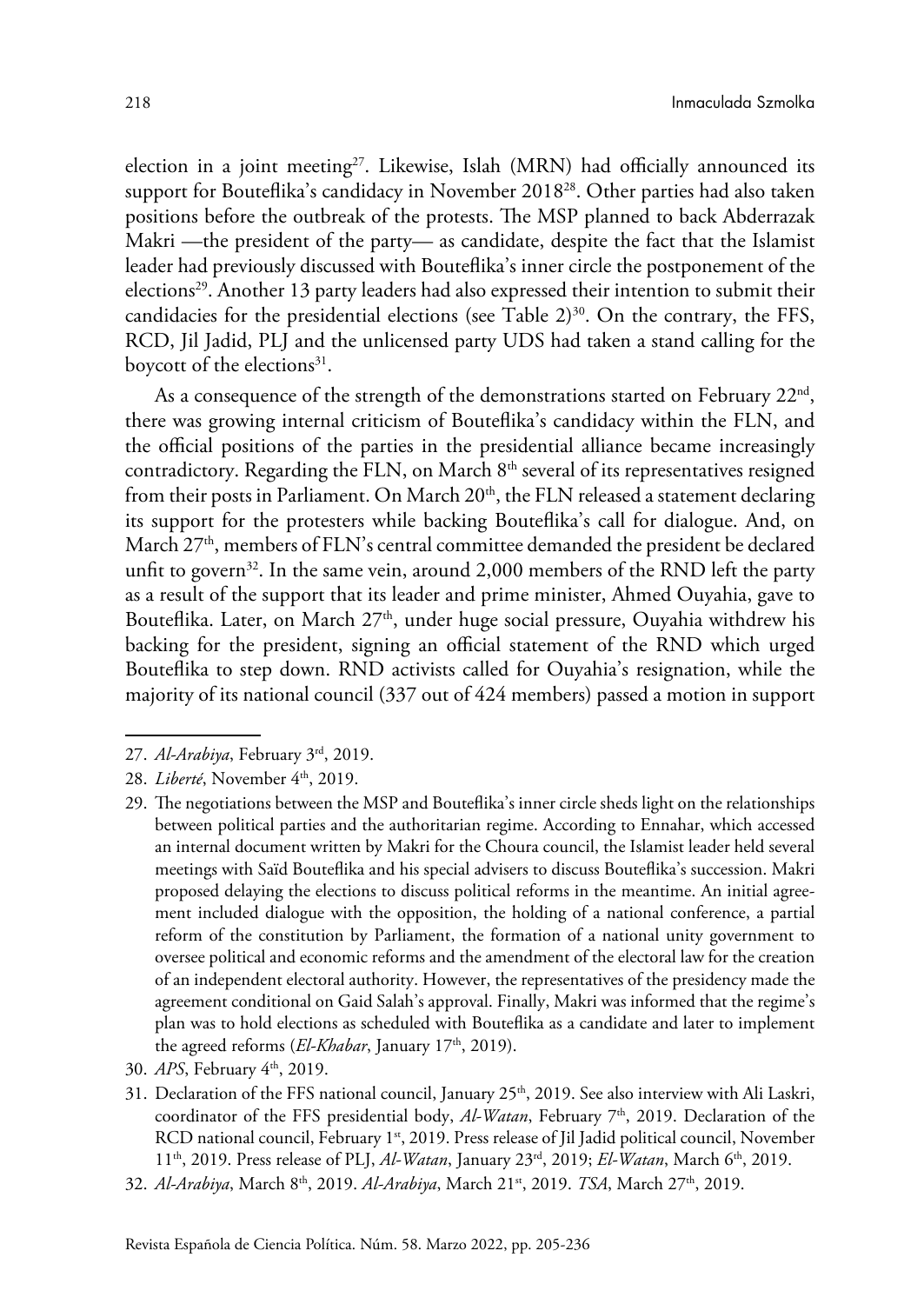of the secretary-general<sup>33</sup>. As for the TAJ, at first, on March  $4<sup>th</sup>$ , the party expressed satisfaction with Bouteflika's efforts to appease the demonstrators, declaring that his calls for dialogue and reforms satisfied citizen's demands. Nevertheless, after Bouteflika's departure, a group of TAJ cadres and elected representatives signed a declaration on April  $5<sup>th</sup>$ , supporting the Hirak and calling for an extraordinary congress to elect a new governing body for the party<sup>34</sup>. Lastly, the MPA supported Bouteflika at the beginning of the protests but ended up calling for a "concerted and peaceful democratic transition" guaranteed by the Army<sup>35</sup>.

Conversely, the leftist parties' positions were clearer from the outset of the political crisis. As a case in point, the RCD called for a "rupture transition", drawing out a complete roadmap for political change and establishing as preconditions Bouteflika's resignation and the dissolution of the two parliamentary chambers<sup>36</sup>. For its part, the FFS called for radical change and for the role of the army to be limited to the defence of the Nation<sup>37</sup>.

After Bouteflika's departure, Parliament appointed the president of the Council of the Nation, Abdelkader Bensalah, as interim president on April 9<sup>th38.</sup> The next day, Bensalah announced a new call for presidential elections for July  $4<sup>th</sup>$ , 2019. The interim president tried to open an "inclusive" dialogue in order to discuss the political situation and encourage political parties to participate in the presidential elections. Nevertheless, the majority of political parties rejected Bensalah's invitation; not only leftist parties but also other political parties from the "moderate" opposition and those closer to the regime, such as Talaie El-Houriat, Jil Jadid, MSP, FJD, Islah, the FNA and the PNSD39. Furthermore, in May, El-Moustakbal and the ANR reversed their initial decision to submit candidates for the July elections<sup>40</sup>. Given the lack of valid candidates, on June 2nd, Algeria's Constitutional Council announced that the presidential election would be postponed.

Eventually, on July  $25<sup>th</sup>$ , Bensalah appointed Algeria's "National Committee for Dialogue and Mediation". This kind of consultations has been a routine strategy of the Algerian regime since the 1990s in order to look for legitimacy. The committee consulted with 23 political parties and around 5,676 figures from civil society. The main absences

33. *Al-Arabiya*[, March 27th, 2019](https://english.alarabiya.net/en/News/north-africa/2019/03/27/Algeria-s-ruling-coalition-partner-RND-urges-Bouteflika-to-resign.html). *APS*[, April 20th, 2019](http://www.aps.dz/algerie/88345-mouvement-de-protestation-des-militants-du-rnd-reclamant-le-depart-du-sg-du-parti).

- 36. Resolution of the RCD National Council, March 27<sup>th</sup>, 2020. The RCD, FFS and PT withdrew their members from Parliament in March.
- 37. Declaration of the [FFS, March 28th, 2019.](https://www.facebook.com/ffsdz/posts/2107619326013987)
- 38. See party reactions in *APS*[, April 3rd, 2019](http://www.aps.dz/algerie/87628-des-partis-politiques-saluent-la-demission-de-bouteflika-qui-evite-au-pays-un-derapage).
- 39. See, for example, the following party statements: FFS, April 21<sup>st</sup>, 2019; PT, April 21<sup>st</sup>, 2019; PST, April 22<sup>nd</sup>, 2019; MSP, April 18<sup>th</sup>, 2019; Jil Jadid, June 8<sup>th</sup>, 2019.
- 40. See for El Moustakbal, *APS*[, May 25th, 2019](http://www.aps.dz/en/algeria/29348-presidential-election-el-moustakbal-front-won-t-submit-candidacy-application); and, for ANR, *APS*[, May 25th, 2019](http://www.aps.dz/algerie/89855-l-anr-decide-de-suspendre-sa-participation-a-la-presidentielle-du-4-juillet).

<sup>34.</sup> *TSA*, March 4<sup>th</sup> 2019. *APS*, April 5<sup>th</sup>, 2019.

<sup>35.</sup> See characteristics of the political transition proposed by the MPA in a statement published on Facebook, April 21<sup>st</sup>, 2019.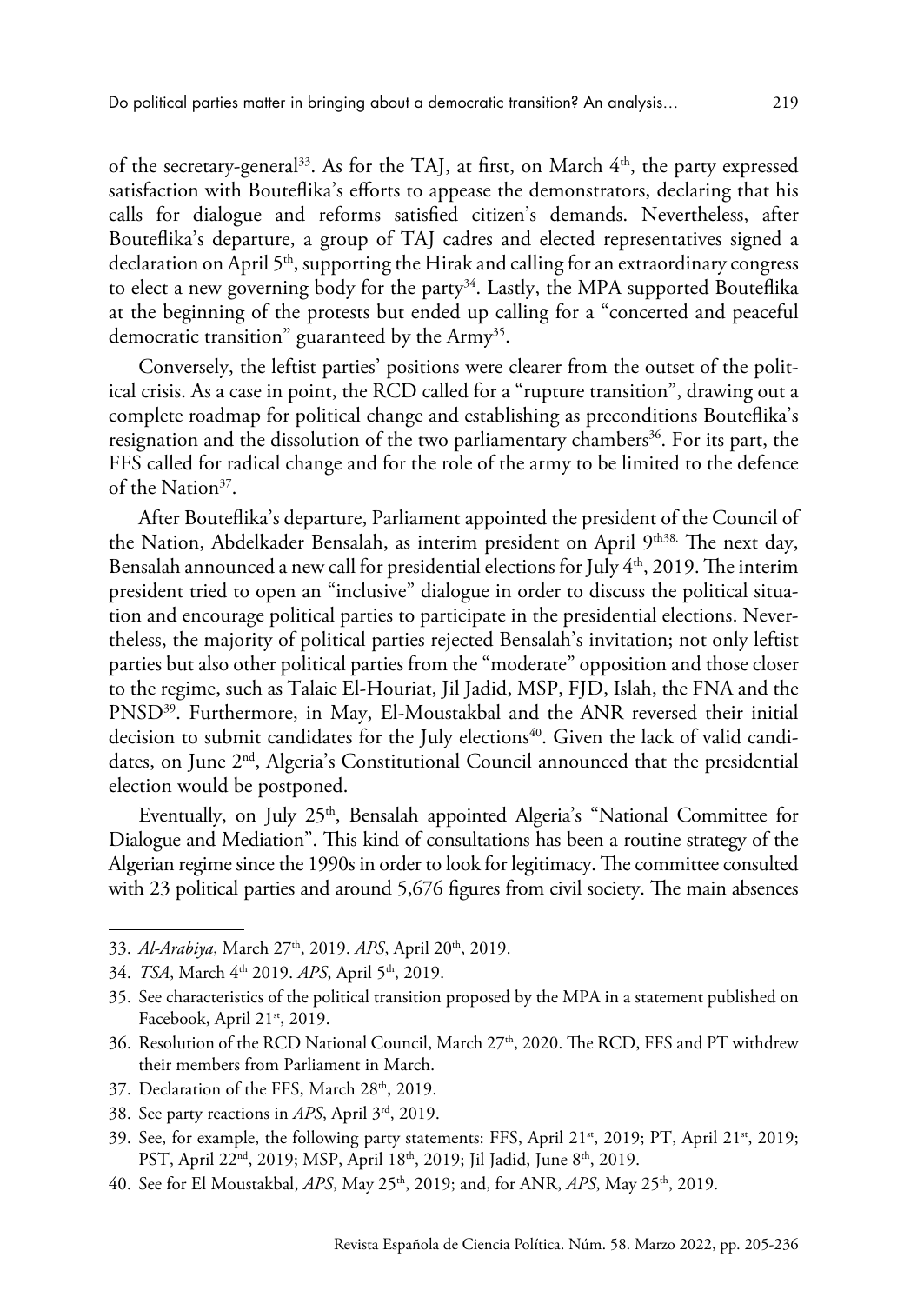were the parties in the PAD alliance $41$ , the MSP and the presidential alliance parties whose leaders had not been summoned $42$ . The discussions focused entirely on the organization of presidential elections. On September 8<sup>th</sup>, the committee coordinator, Karim Younes, presented his team's final report. The document recommended a number of ways to guarantee the presidential elections: the appointment of a new technocratic government; the establishment of an independent entity charged with organizing and monitoring presidential elections; and the partial amendment of the electoral law<sup>43</sup>. In mid-September, the National Independent Authority of the Elections (ANIE) was formed, and the two parliamentary chambers passed two laws, one concerning electoral procedures (Organic Law n<sup>o</sup> 19-08) and the other governing the ANIE (Organic Law 19-07). However, the committee's requirement for the dismissal of Bedoui's government was not met.

Finally, on September  $15<sup>th</sup>$ , the interim president Bensalah announced the call for elections for December 12<sup>th</sup>. The political parties once again took sides on the new call for elections. The FLN expressed their backing for the elections in several meetings and party statements, encouraging voter turnout<sup>44</sup>. For its part, the RND considered the elections to be the "right way" to break the stalemate<sup>45</sup>. The TAJ welcomed the presidential elections and the national council tasked the political bureau with deciding on the modalities and mechanisms to participate in them<sup>46</sup>. The MPA underlined the idea that the elections enjoyed the legitimacy needed to accomplish the political reforms demanded by the Algerian people, and praised the role of the Army in maintaining constitutional order $47$ . Likewise, other parties expressed their support for elections such as El-Moustakbal, Ennahda, El-Bina El-Watani, Islah, PNSD, Errafah, RA, ANR and UND<sup>48</sup>.

Regarding the parties of the FC alliance, only Talaie El-Houriat backed the holding of elections in December. The party published a statement declaring that the institutional and legal conditions for transparent and fair elections had been met by the establishment of the ANIE and the amendment of electoral law<sup>49</sup>. Nevertheless, Ali Benflis recognized in an interview that previous requirements, such as a climate conducive to elections and the release of political and ideological prisoners were not met<sup>50</sup>.

- 47. Declaration of the MPA parliamentary bloc, September  $16<sup>th</sup>$ , 2019.
- 48. *El-Moudjahid*[, September 23rd, 2019](http://www.elmoudjahid.com/fr/actualites/142321).
- 49. *El-Moudjahid*[, September 19th, 2019](http://www.elmoudjahid.com/fr/actualites/142175).
- 50. *Jeune Afrique*[, November 24th, 2019](https://www.jeuneafrique.com/mag/860253/politique/presidentielle-en-algerie-ali-benflis-mon-programme-sauver-le-pays/)*.*

<sup>41.</sup> See, for example, the statements of the FFS and PT against the appointment of the committee: [FFS, July](https://www.facebook.com/ffsdz/photos/front_des_forces_socialistessecr%C3%A9tariat-national-alger-le-26072019communiqu%C3%A9un-p/2326694464106471/) 26th; [PT, July 30th, 2019](https://www.facebook.com/pageofficiellept/).

<sup>42.</sup> *El-Watan*, September 9<sup>th</sup>, 2019.

<sup>43.</sup> *El-Moudjahid*, September 9<sup>th</sup>, 2019.

<sup>44.</sup> Declarations of the FFS political bureau: September 5<sup>th</sup>, 2019; September 16<sup>th</sup>, 2019; [November](http://flndz.com/?p=1906)  $4<sup>th</sup>$ , 2019 and November 20<sup>th</sup>, 2019.

<sup>45.</sup> *APS*, September 4<sup>th</sup>, 2019. *El-Moudjahid*, September 9<sup>th</sup>, 2019.

<sup>46.</sup> *Algérie-eco.com*[, October 6th, 2019](https://www.algerie-eco.com/2019/10/06/presidentielle-taj-sera-de-la-partie/).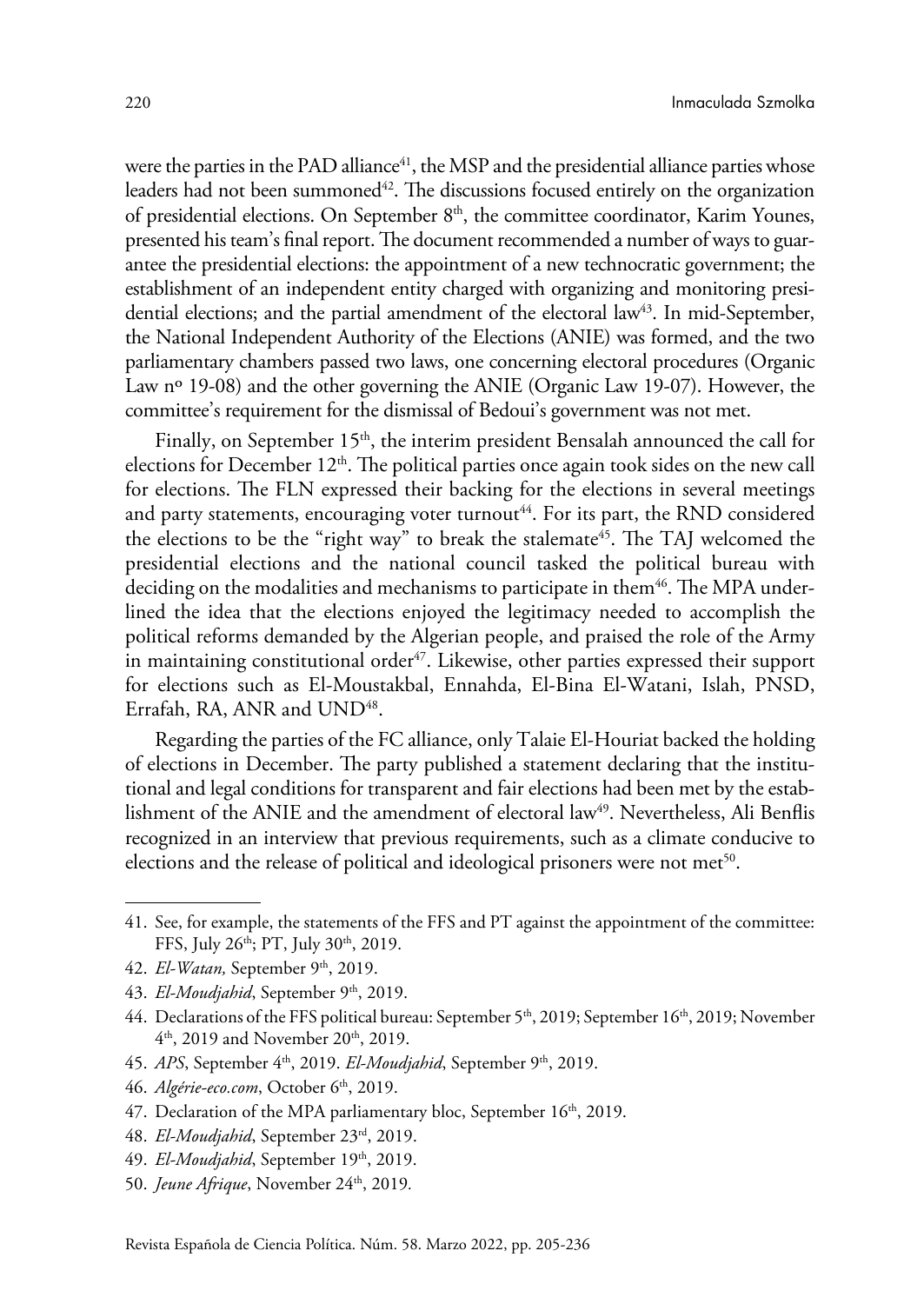Conversely, the other parties of the FC alliance abandoned their initial position of supporting presidential elections, deciding instead to boycott them. On September 28th, the MSP's Choura council declared it would not participate in the elections "in the current circumstances, under which there is no consensus between the regime and the opposition<sup>"51</sup>. Likewise, on September  $25<sup>th</sup>$ , the political bureau of the PLJ announced its refusal to participate in the presidential elections, arguing that the polls were not the result of a large national consensus, and would neither open the way to radical change nor lead to an overhaul of the political elite<sup>52</sup>. The FJD also declined to participate in the elections under the conditions of Bouteflika's continuing regime<sup>53</sup>. And Jil Jadid deemed that the holding of elections would worsen the crisis instead of solving it<sup>54</sup>. In addition, Ahd 54, which did not belong to the FC alliance but had participated in the Aït Benian conference, also stood against the elections despite the fact that the party had initially supported them<sup>55</sup>.

Finally, the PAD parties called for a boycott of the elections, in line with the position that the alliance had maintained from the beginning of the political crisis. During the pre-electoral and electoral campaign, the PAD released many political declarations calling for mobilization against the presidential elections, some of which were jointly signed with civil society organizations and public figures<sup>56</sup>. In addition, some of the members of the alliance signed individual declarations expressed in similar terms to those of the  $PAD^{57}$ .

#### *Political Parties' Support for the Candidates in the December 2019 Elections*

In total, 22 candidates' nominations for the presidential elections were submitted to the ANIE, 9 of which corresponded to leaders of political parties and the rest to members of civil society and independents (see Table 2). Nevertheless, only 5 out of the 22 candidates' nominations were approved by Algeria's constitutional council: Azzedine Mihoubi (RND), Ali Benflis (Talaie El-Houriat), Abdelaziz Belaid (El-Moustakbal), Abdelkader Bengrina (El-Bina El-Watani) and Abdelmadjid Tebboune (independent). The five nominated candidates can be considered a by-product of the authoritarian regime since all of them had held public office<sup>58</sup>.

- 51. *Aawasat*, September 4<sup>th</sup>, 2019. *Le Watan*, September 30<sup>th</sup>, 2019.
- 52. *El-Moudjahid*, September 26<sup>th</sup>, 2019. *El-Watan*, September 30<sup>th</sup>, 2019.
- 53. *El-Watan*[, November 26th, 2019](https://www.elwatan.com/edition/actualite/le-scenario-du-18-avril-pourrait-il-se-reproduire-26-11-2019).
- 54. [Declaration of Jil Jadid national council, September 14th, 2020.](file:///E:\22 02 2020 INMA SZMOLKA FAC. CC.PCAS\PEN JUNIO 2020\PUBLICACIONES\2020\ARGELIA\he party rejected the holding of the elections that it considered worsened the situation of the crisis instead of solving it)
- 55. *APS*, May 6<sup>th</sup>, 2019. *El-Watan*, September 9<sup>th</sup>, 2019.
- 56. "For a strong mobilization," December  $8<sup>th</sup>$ , 2019; ["Not election against my homeland](https://www.facebook.com/PactePolitique/posts/180315456658222)," December 9<sup>th</sup>, 2019.
- 57. FFS, [September](https://www.elwatan.com/edition/actualite/il-denonce-le-viol-de-la-souverainete-du-peuple-le-pst-appelle-a-la-poursuite-de-la-mobilisation-populaire-16-12-2019) 15<sup>th</sup>, 2019; PT, October 21<sup>st</sup>, 2019 and November 16<sup>th</sup>, 2019; PST, September [4th, 2019](https://www.elwatan.com/edition/actualite/il-denonce-le-viol-de-la-souverainete-du-peuple-le-pst-appelle-a-la-poursuite-de-la-mobilisation-populaire-16-12-2019).
- 58. For their respective political trajectories, see *Jeune Afrique*, November 6<sup>th</sup>, 2019.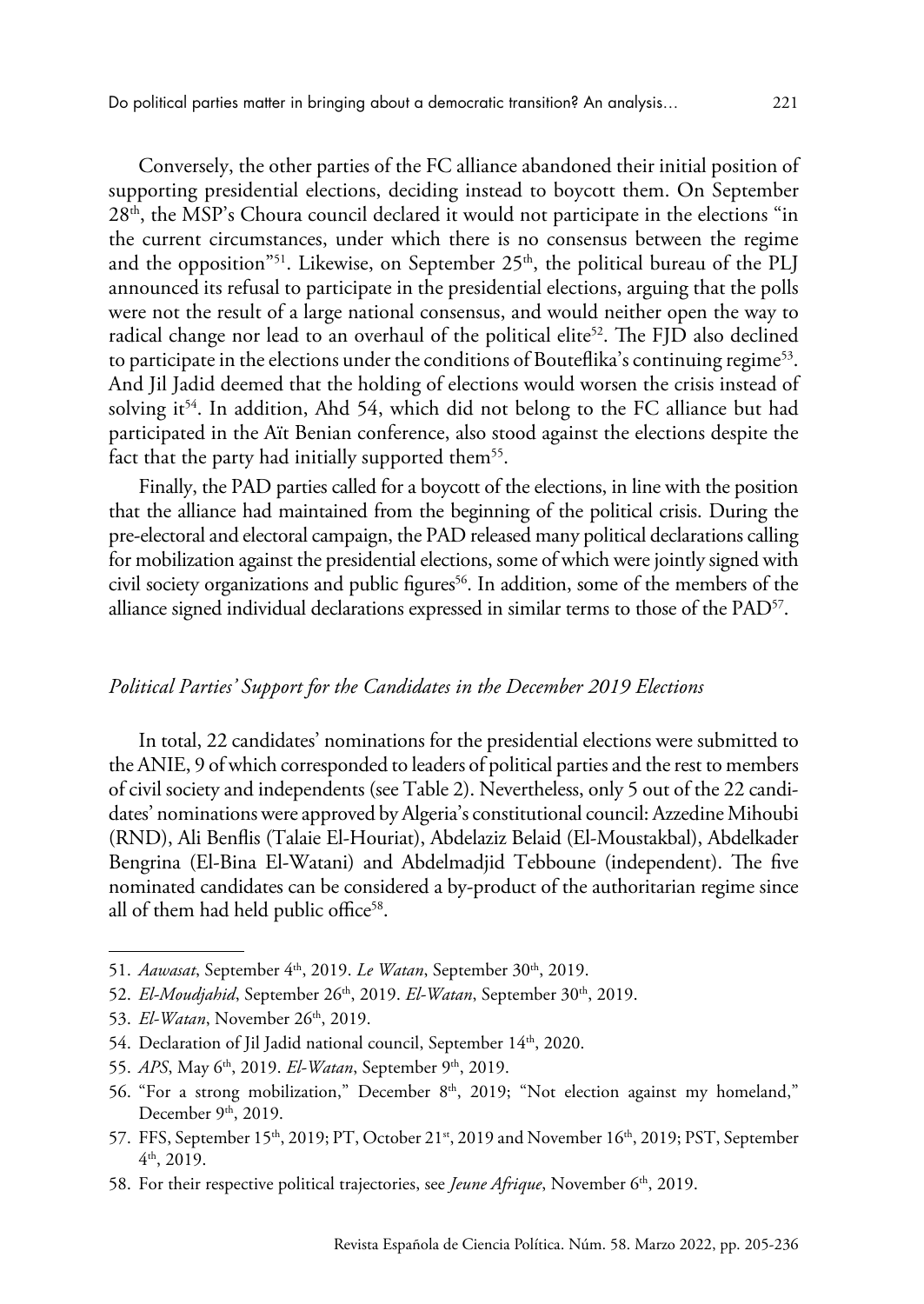### TABLE 2.

| PARTIES' POSITIONS TOWARDS PRESIDENTIAL ELECTIONS |
|---------------------------------------------------|
|---------------------------------------------------|

|                              | Parties supporting                        | Presidential alliance parties: FLN; RND; TAJ; MPA                                                                                                                                                                                                                                                                                                                                                                                                |  |
|------------------------------|-------------------------------------------|--------------------------------------------------------------------------------------------------------------------------------------------------------------------------------------------------------------------------------------------------------------------------------------------------------------------------------------------------------------------------------------------------------------------------------------------------|--|
| April 2019<br>election       | Bouteflika's candidacy                    | Other parties: FNA; El-Karama; Islah                                                                                                                                                                                                                                                                                                                                                                                                             |  |
|                              | Parties backing their<br>own candidates   | MSP (Abderrazak Makri); PT (Louisa Hanoune);<br>Talaie El Houriat (Ali Benflis); El-Moustakbal (Belaid<br>Abdelaziz); El-Bina El-Watani (Abdelkader Bengrina);<br>RA (Ali Zeghdoud); Ahd 54 (Fawzi Rebaïne); MDS<br>(Guerras Fethi); PVN (Adoul Mahfoudh); El-Infitah<br>(Omar Bouacha); MNE (Mohamed Hadef); Front of<br>Democratic Youth for the Citizenship (Ahmed<br>Gouraya); Democratic Youth Party (Salim Khalfa);<br>FBG (Aissa Belhadi) |  |
|                              | Parties boycotting the<br>election        | FFS; RCD; Jil Jadid; PLJ; UDS                                                                                                                                                                                                                                                                                                                                                                                                                    |  |
| December<br>2019<br>election | Parties submitting<br>candidacies         | Accepted: RND (Azzedine Mihoubi); Talaie<br>El-Houriat (Ali Benflis); El-Moustakbal (Belaid<br>Abdelaziz); El-Bina El-Watani (Abdelkader Bengrina)<br>Rejected: RA (Ali Zeghdoud); ANR (Belkacem Sahli);<br>UND (Mohamed Dif); PNSD (Rabah Bencherif);<br>Errafah (Mourad Arroudj)                                                                                                                                                               |  |
|                              | Parties backing a<br>candidate            | Support for their own candidates: RND, Talaie<br>El-Huriat; El-Moustakbal; El-Bina El-Watani<br>Support for Mihoubi: FLN, MPA, TAJ                                                                                                                                                                                                                                                                                                               |  |
|                              |                                           | Support for Tebboune: Islah                                                                                                                                                                                                                                                                                                                                                                                                                      |  |
|                              | Parties supporting<br>holding elections   | El Karama; FNA; Ennahda; PLJ                                                                                                                                                                                                                                                                                                                                                                                                                     |  |
|                              | Parties moving from<br>support to boycott | MSP; PLJ, FJD, UFDS; Jil Jadid; Ahd 54                                                                                                                                                                                                                                                                                                                                                                                                           |  |
|                              | Parties boycotting the<br>election        | PAD's parties: FFS; RCD; PT; PST; UCP; MDS; PLD<br><b>UDS</b>                                                                                                                                                                                                                                                                                                                                                                                    |  |

*Source:* Own elaboration.

With the exception of Mihoubi, none of the candidates secured support from political parties other than their own organizations. The parties of the presidential alliance backed Mihoubi's candidacy, although "discreetly" in the case of the FLN, and "non-officially" in the case of the MPA and the TAJ<sup>59</sup>. In fact, the FLN's official statements did not refer to Mihoubi and simply expressed its support for the holding of the presidential elections<sup>60</sup>. For his part, Bengrina failed to gain the support of the Islamist

<sup>59.</sup> *El-Moudjahid*[, December 15th, 2019](http://www.elmoudjahid.com/ar/actualites/16335). *Algeriepart*[, December 3rd, 2019](https://algeriepartplus.com/exclusif-le-taj-damar-ghoul-et-le-mpa-damara-benyounes-rejoignent-azzedine-mihoubi/)*.*

<sup>60.</sup> FLN political bureau declaration, November 20<sup>th</sup>, 2019.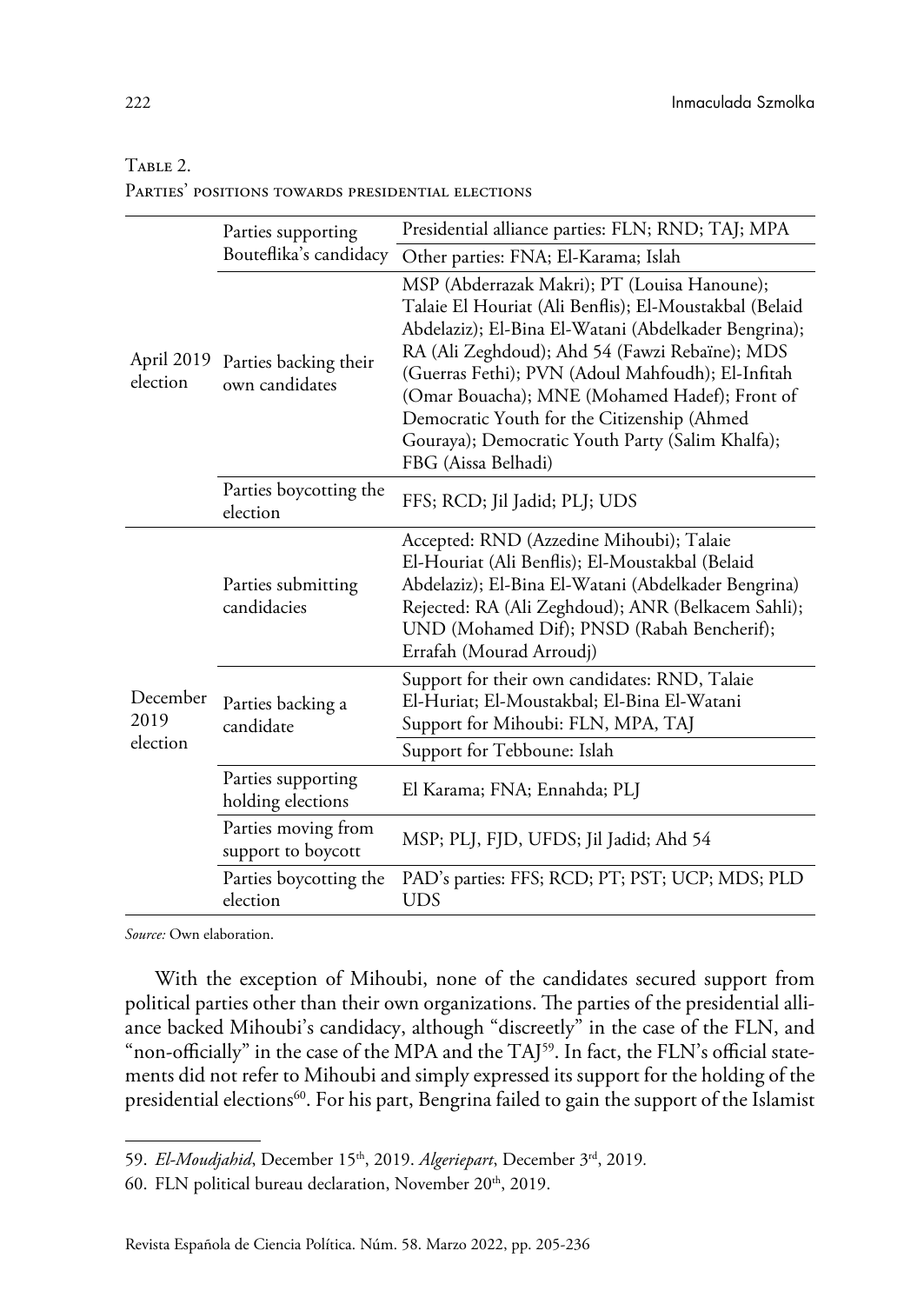parties, which mainly rejected the presidential elections and, in the case of Islah, it supported Tebboune<sup>61</sup>. Regarding Tebboune, he referred to himself as the candidate of all Algerians. Nevertheless, Tebboune could not avoid being publicly perceived as the Army's candidate, despite Gaid Salah's declarations that the military did not support any particular candidate<sup>62</sup>.

## *Parties' Reactions to the Electoral Results*

Abdelmadjid Tebboune, the candidate without the endorsement of any political party, won the presidential election with 58.15% of the vote in the first round. Nevertheless, the official turnout only reached the 39.88% and 14.6% of the registered votes were invalid ballots. These figures suggest that the call to boycott were partially successful (Volpi, 2020: 153).

All candidates accepted the electoral results<sup>63</sup>, even Benflis who had challenged the results of the elections he contested in 2004 and 2014<sup>64</sup>. In addition, the parties that had campaigned for the holding of presidential elections welcomed the "integrity" and "transparency" of the elections. Moreover, the RND and TAJ stressed the role played by the Army to guarantee the proper conduct of elections<sup>65</sup>.

The PAD analyzed the political situation after the polls in a joint meeting, describing the elections as a "masquerade" and "coup d'état" and denouncing the repression against the supporters of the election boycott. According to the alliance, abstention would have reached 90%, although the ANIE declared a turnout of  $39.88\%$ <sup>66</sup>. In addition, several of the parties belonging to the PAD offered their individual assessments of the presidential elections. The FFS denounced the "non-democratic" and "non-transparent" vote and questioned the president's legitimacy because of the high level of electoral abstention<sup>67</sup>. The RCD pointed directly to the Army command as responsible for "setting up the fraud scenario" in a party declaration following its national secretariat meeting<sup>68</sup>. The PT considered that the elections were not the right response to the problems of the citizens and that only through a

- 64. Benflis resigned as secretary general of Talaie El-Houriat at the end of December.
- 65. *APS*[, December 13th, 2019;](http://www.aps.dz/algerie/98928-presidentielle-2019-taj-felicite-le-peuple-algerien) *APS*[, December 18th, 2019](http://www.aps.dz/algerie/99096-le-rnd-felicite-le-peuple-algerien-pour-sa-contribution-effective-a-la-reussite-de-la-presidentielle). See also [RND press release, December](http://www.aps.dz/algerie/99096-le-rnd-felicite-le-peuple-algerien-pour-sa-contribution-effective-a-la-reussite-de-la-presidentielle)  [17th, 2019](http://www.aps.dz/algerie/99096-le-rnd-felicite-le-peuple-algerien-pour-sa-contribution-effective-a-la-reussite-de-la-presidentielle).
- 66. PAD declaration, December 13<sup>th</sup>, 2019.
- 67. FFS declaration, December 14<sup>th</sup>, 2019.
- 68. RCD press release, December 14<sup>th</sup>, 2019.

<sup>61.</sup> *Liberté*[, November 12th, 2019](https://www.liberte-algerie.com/actualite/presidentielle-les-soutiens-encombrants-de-tebboune-327869). *Jeune Afrique*[, December 11th, 2019;](https://www.jeuneafrique.com/868098/politique/presidentielle-en-algerie-cinq-choses-a-savoir-sur-le-candidat-abdelkader-bengrina/) [DIA, November 22nd,](http://dia-algerie.com/voila-pourquoi-lislamiste-bengrina-ne-sera-jamais-president-de-la-republique/)  [2019](http://dia-algerie.com/voila-pourquoi-lislamiste-bengrina-ne-sera-jamais-president-de-la-republique/).

<sup>62.</sup> *Echorouk*[, September 29th, 2019](https://www.echoroukonline.com/gaid-salah-the-army-has-no-candidate-in-the-presidential-elections/)*.*

<sup>63.</sup> [RND, December 16th, 2019](https://www.facebook.com/Rnd-%D8%A7%D9%84%D8%AA%D8%AC%D9%85%D8%B9-%D8%A7%D9%84%D9%88%D8%B7%D9%86%D9%8A-%D8%A7%D9%84%D8%AF%D9%8A%D9%85%D9%82%D8%B1%D8%A7%D8%B7%D9%8A-%D8%A8%D9%88%D9%81%D8%A7%D8%B7%D9%8A%D8%B3-160140851127080/). For Mihoubi, *Liberté* [December 14th, 2019;](https://www.liberte-algerie.com/actualite/mihoubi-reconnait-sa-defaite-330082) for Belaid. *[Liberté](https://www.liberte-algerie.com/actualite/abdelaziz-belaid-na-pas-souhaite-commenter-les-resultats-330081)*, December 14<sup>th</sup>, 2019; for Bengrina, *Liberté*, December 14<sup>th</sup>, 2019.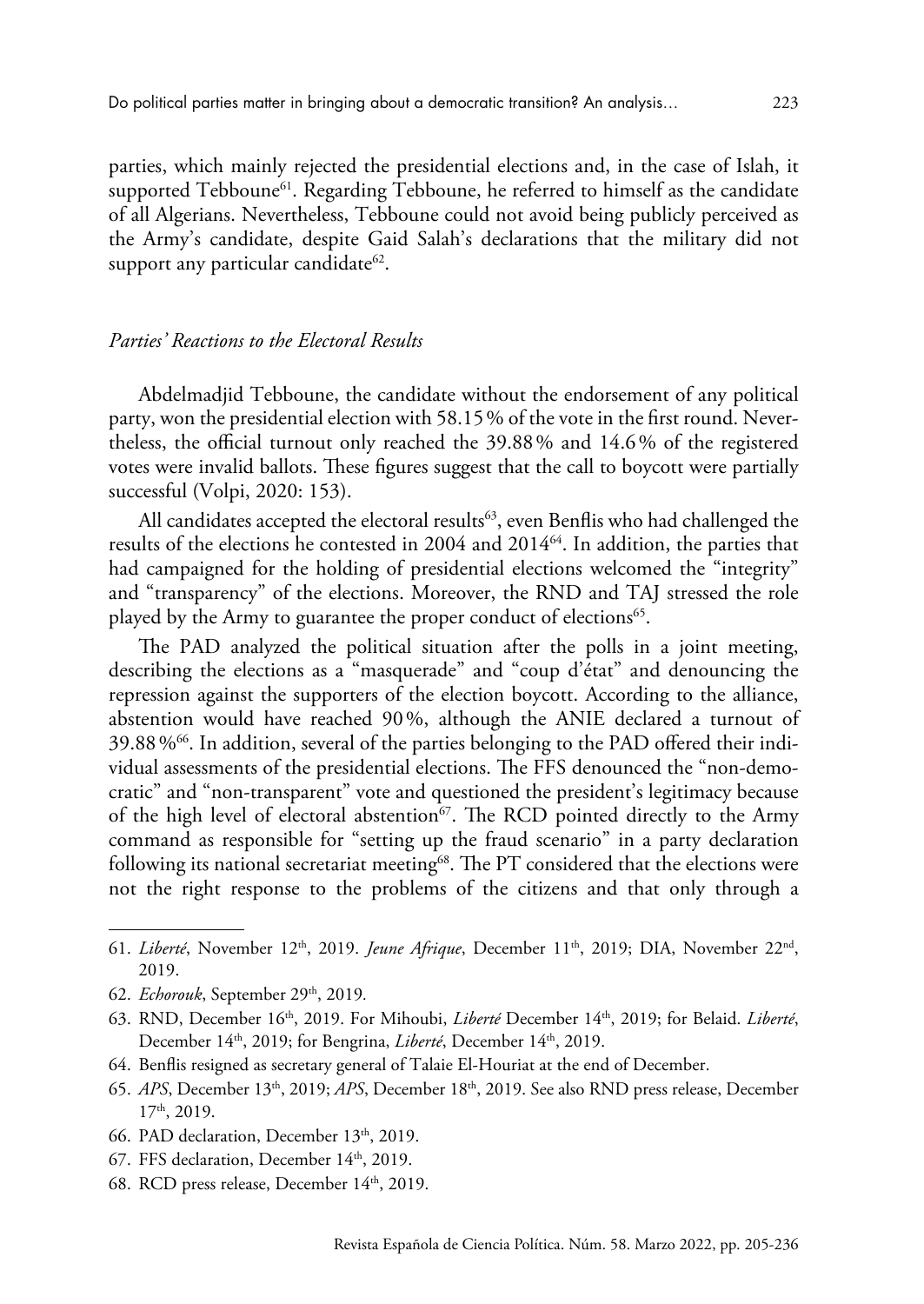constituent assembly could such a solution be found69. The PST did not recognize the legitimacy of the elections and called for the intensification of social mobilization<sup>70</sup>. And the MDS was one of the most sharply critical political parties, labelling Tebboune a "pirate president"71.

TABLE 3.

Results of the presidential election of December 2019

| <b>Registered voters</b> | 24,464,161 |
|--------------------------|------------|
| <b>Total votes</b>       | 9,755,340  |
| Turnout rate             | 39.88%     |
| <b>Valid votes</b>       | 8,510,415  |
| <b>Invalid votes</b>     | 1.244.925  |

| Candidates                   | Votes     | $%$ votes |
|------------------------------|-----------|-----------|
| Tebboune (independent)       | 4,947,523 | 58.13     |
| Bengrina (El-Bina El-Watani) | 1,477,836 | 17.37     |
| Benflis (Talaie El-Houriat)  | 897,831   | 10.55     |
| Mihoubi (RND)                | 619,225   | 10.55     |
| Belaid (El-Moustakbal)       | 568,000   | 6.67      |

*Source:* [Algeria's Constitutional Council.](http://www.conseil-constitutionnel.dz/index.php/fr/2019)

# TEBBOUNE'S NATIONAL DIALOGUE AND THE CONSTITUTIONAL AMENDMENT

The 2020 constitutional reform followed a top-down process dominated by the Presidency and an expert committee appointed by president Tebboune. Just after taking the presidential oath of office, Tebboune called for a national dialogue and promised a profound constitutional reform in order to strengthen rights and freedoms, to guarantee the separation of powers, to reduce presidential powers in favour of the prime minister and Parliament, and to ensure the judiciary's independence and fight corruption. In addition, he announced a reform of the electoral law and the holding of legislative elections in one year's time.

Most of the political parties —mainly the traditional pro-regime parties— adopted a positive attitude towards the dialogue proposed by  $Tebboune^{72}$ . A declaration of the

<sup>69.</sup> [PT press releases: December 1](https://www.facebook.com/pageofficiellept/)4th, 2019; December 22nd, 2019.

<sup>70.</sup> PST declaration, December 14<sup>th</sup>, 2019.

<sup>71.</sup> *El-Watan*, December 18<sup>th</sup>, 2019.

<sup>72.</sup> [APS, March 3rd, 2020](https://www.aps.dz/algerie/102473-revision-de-la-constitution-des-partis-politiques-disposes-a-contribuer-a-l-enrichissement-du-document).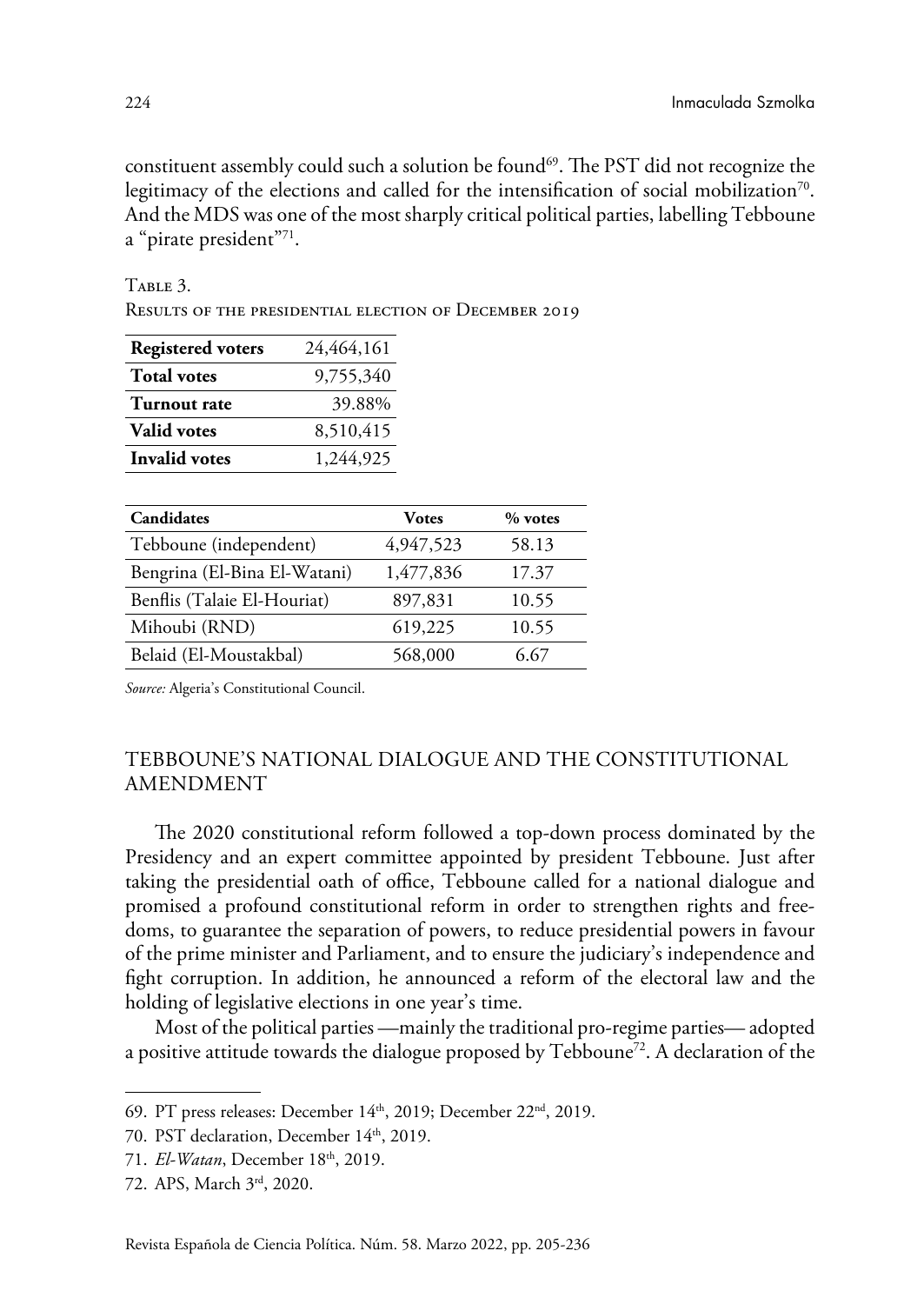political bureau of Talaie El-Houriat showed it to be in favour of collaborating in the constitutional amendment, underlining the need for a transparent process and the participation of all political and social forces in the constitutional debate<sup>73</sup>. The MSP, in party statement after an executive committee meeting on December  $16<sup>th</sup>$ , 2019, expressed its support for a "transparent, serious, responsible, sincere and credible" national dialogue, and declared its intention to be "a part of the solution to the crisis and not part of the crisis". Moreover, the MSP gave a positive evaluation of the formation of the new government appointed on January  $2<sup>nd</sup>$ .<sup>74</sup> Likewise, in a press release, the FJD referred to the need for political dialogue and working for peaceful change and power rotation<sup>75</sup>. Nevertheless, both the MSP and the FJD demanded the release of protesters, media freedom and the end of civil rights restrictions as measures to guarantee the discussions<sup>76</sup>. A similar position was taken by the PLJ, which pointed to cooperation as an imperative for political reform, and the necessity of social appeasement measures<sup>77</sup>. At the Choura council meeting, Islah expressed its support for Tebboune's initiatives in relation to the national dialogue and the constitutional reform78. Lastly, the leader of Jil Jadid, Soufiane Djilali, announced in a press conference on December  $17<sup>th</sup>$ , 2019, the party's decision to participate in the national dialogue initiated by President Tebboune waiting for "strong movements" by him79.

Between mid-January and March 2020, President Tebboune consulted with delegations of several political parties and political figures about the overall situation of the country and the amendment of the constitution. The parties which were summoned and accepted the presidential invitation were Jil Jadid, MSP, Talaie El-Houriat, El-Moustakbal, FJD, El-Bina El-Watani and Islah. Nonetheless, the procedure for the constitutional amendment was established before the presidential consultations with political parties took placed. On January 8<sup>th</sup>, President Tebboune appointed a panel of 17 constitutional and legal experts charged with drafting proposals to review the constitution in three months' time. The president received the proposal for the constitutional amendments on March  $24^{\text{th}},^{80}$  The end of the committee's work coincided with the outbreak of the coronavirus crisis, which led to the postponement, until May  $7<sup>th</sup>$ , of the scheduled discussions on the drafting of the constitution with political figures, political parties, civil society and unions $81$ .

- 73. *Liberté*, January 19<sup>th</sup>, 2020. *Al-Khabar*[, February 1st, 2020](https://www.elkhabar.com/press/article/162933/%D8%B7%D9%84%D8%A7%D8%A6%D8%B9-%D8%A7%D9%84%D8%AD%D8%B1%D9%8A%D8%A7%D8%AA-%D9%8A%D8%B9%D9%82%D8%AF-%D9%85%D8%A4%D8%AA%D9%85%D8%B1%D9%87-%D9%81%D9%8A-%D8%AC%D9%88%D8%A7%D9%86-%D8%A7%D9%84%D9%82%D8%A7%D8%AF%D9%85).
- 74. [Abderrazak Makri, January 4th, 2019.](https://www.facebook.com/Abderrazak.Makri/posts/2715299221849438) *El-Moudjahid*[, December 17th, 2019.](http://www.elmoudjahid.com/fr/actualites/145929) *Liberté*[, December](https://www.liberte-algerie.com/actualite/le-msp-dispose-a-prendre-part-au-dialogue-330290)  [17th, 2019](https://www.liberte-algerie.com/actualite/le-msp-dispose-a-prendre-part-au-dialogue-330290).
- 75. *El-Khabar*[, December 14th, 2019](https://www.elkhabar.com/press/article/161008/%D8%AC%D8%A8%D9%87%D8%A9-%D8%A7%D9%84%D8%B9%D8%AF%D8%A7%D9%84%D8%A9-%D9%88%D8%A7%D9%84%D8%AA%D9%86%D9%85%D9%8A%D8%A9-%D8%AA%D8%AF%D8%B9%D9%88-%D8%A5%D9%84%D9%89-%D8%AD%D9%88%D8%A7%D8%B1-%D8%B4%D8%A7%D9%85%D9%84).
- 76. *El-Khabar*[, December 14th, 2019](https://www.elkhabar.com/press/article/161008/%D8%AC%D8%A8%D9%87%D8%A9-%D8%A7%D9%84%D8%B9%D8%AF%D8%A7%D9%84%D8%A9-%D9%88%D8%A7%D9%84%D8%AA%D9%86%D9%85%D9%8A%D8%A9-%D8%AA%D8%AF%D8%B9%D9%88-%D8%A5%D9%84%D9%89-%D8%AD%D9%88%D8%A7%D8%B1-%D8%B4%D8%A7%D9%85%D9%84). *El-Khabar*[, December 17th, 2019](https://www.elkhabar.com/press/article/161071/%D8%B4%D8%B1%D9%88%D8%B7-%D8%AD%D9%85%D8%B3-%D9%84%D8%A5%D9%86%D8%AC%D8%A7%D8%AD-%D8%A7%D9%84%D8%AD%D9%88%D8%A7%D8%B1/).
- 77. *El-Moudjahid*[, December 23rd, 2019.](http://www.elmoudjahid.com/fr/actualites/146204)
- 78. *APS*[, January 5th, 2020.](http://www.aps.dz/algerie/99740-le-mouvement-el-islah-apporte-son-soutien-au-gouvernement-pour-les-differents-chantiers-de-reformes-profondes)
- 79. *[El-Moudjahid](http://www.elmoudjahid.com/fr/actualites/145968)*, December 18<sup>th</sup>.
- 80. Post of the Presidency on Facebook, March 24<sup>th</sup>, 2020.
- 81. Posts of the Presidency on Facebook: March 24<sup>th</sup> 2020; May 7<sup>th</sup> 2020.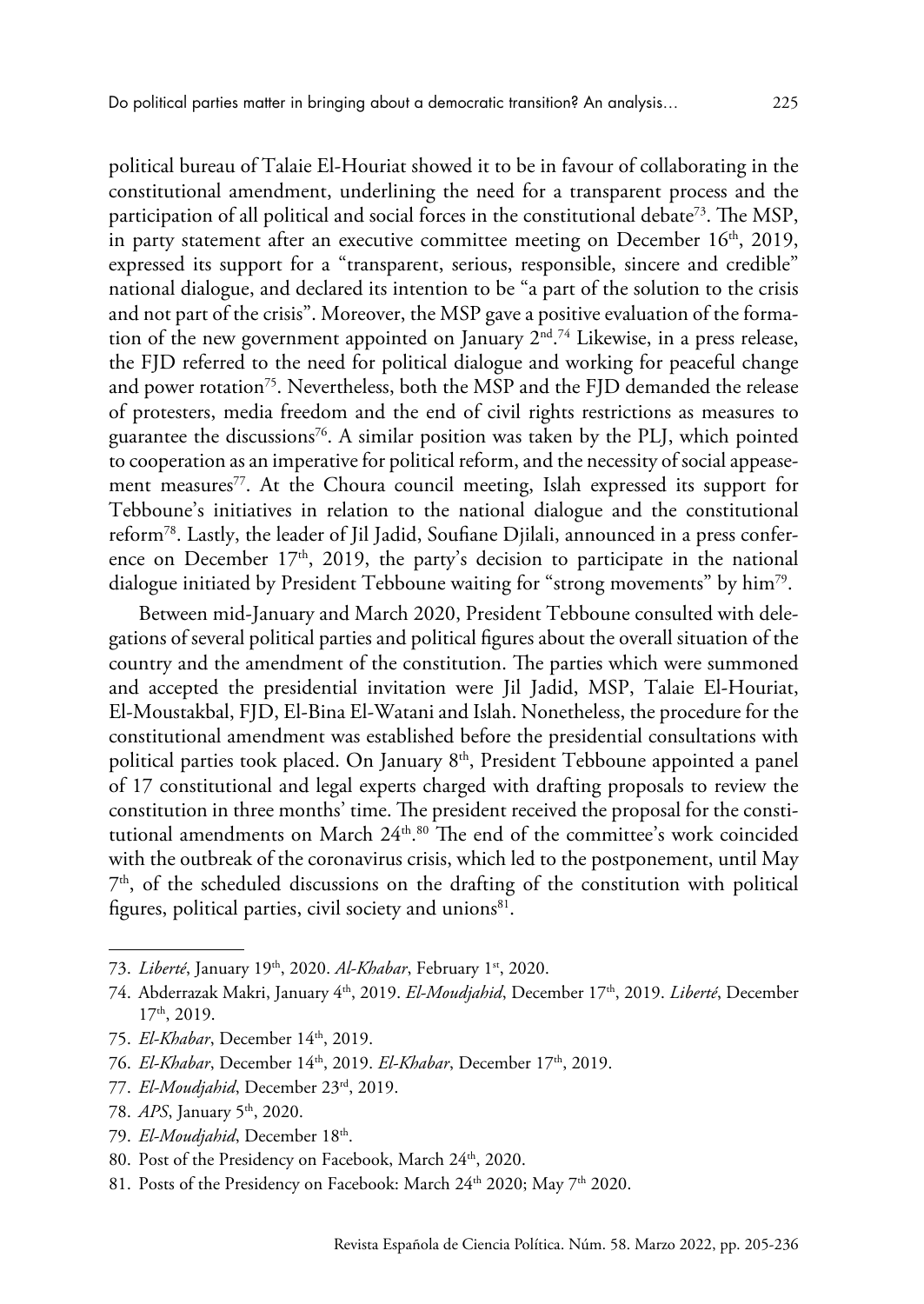The substance of the constitutional reforms was mainly the limitation of the presidential terms to two consecutive and non-consecutive terms; the stipulation that the country's prime minister should come out of a parliamentary majority, although the president would hold on to his power to dismiss the prime minister); and regarding the military, the formalization of the political role exercised so far informally by the Algerian army and the inclusion of a clause to let the army intervene outside Algeria's borders.

The aforementioned parties that took part in the presidential consultations showed their support for the process of constitutional amendment.82 Besides, the FLN, RND, ANR declared their satisfaction with the procedure and the content of the constitutional reform and campaigned for Algerians to vote favorably<sup>83</sup>. The MSP expressed certain doubts related mainly to the lack of clarity regarding the form of government (it supports a parliamentary system), the non-obligation to appoint the prime minister from among the parliamentary majority, and the ambiguity surrounding the new figure of the vice-president<sup>84</sup>. Likewise, Jil Jadid expressed a degree of caution in relation to the creation of the vice-president figure, the role of the High Security Council and the need for members of the government to be non-military $^{85}$ . Finally, the Islamist MSP, FJD and Ennahda backed a "no" vote in the constitutional referendum.

On the other hand, the PAD parties were totally opposed to both the procedure and the content of the constitutional amendment, in accordance with their demand for a sovereign constitutional assembly. Thus, the alliance refused to participate in the presidential consultations and rejected the commission of experts for the constitutional review, calling the constitutional process "a new show of force by the system". The alliance argued that the constitution was going to be passed without a broad public debate and a process led by a sovereign constituent assembly86. In general, the leftist parties distrust the reform processes stemming from the political regime, which have not led to any significant change in the past and are aimed at maintaining the status quo and the "antidemocratic and antisocial nature of the power"87. Opposition parties were prevented from holding public meetings and several supporters of boycott were arrested.

Finally, the constitutional amendment was approved by Parliament in September and by popular referendum on November 1<sup>st</sup> 2020, with 66.8% of the vote cast and a historically low official turnout rate of 23.8%.

<sup>82.</sup> El Moustakbal press release, May 8<sup>th</sup>, 2020. Talaie El-Houriat, June 26<sup>th</sup>, 2020.

<sup>83.</sup> *APS*, June 13<sup>th</sup>, 2020.

<sup>84.</sup> Resolution of the national council, May 19<sup>th</sup>, 2020. See also *El-Watan*, May 15<sup>th</sup>, 2020.

<sup>85.</sup> Interview with Soufiane Djilali, *Al-Watan*, May 11<sup>th</sup>, 2020.

<sup>86.</sup> PAD declaration, May 8<sup>th</sup>, 2019.

<sup>87.</sup> *El-Watan*, January 1<sup>st</sup>, 2020. *Le Watan*, January 14<sup>th</sup>, 2020. *Liberté*, January 9<sup>th</sup>, 2020. [Resolu](https://rcd-algerie.net/2020/01/resolutions-du-conseil-national-du-11-janvier-2020/)tion of the RCD national council, January 12<sup>th</sup>, 2020; Declaration of the PT, May 15<sup>th</sup>, 2020. *Liberté*[, December 15th, 2019](https://www.liberte-algerie.com/actualite/le-ffs-pointe-l-illegitimite-du-president-elu-330187). *Liberté*[, January 14th, 2020.](https://www.liberte-algerie.com/actualite/le-ffs-rejette-lagenda-politique-de-tebboune-331914) *Liberté*[, January 14th, 2020](https://www.liberte-algerie.com/actualite/lheure-est-a-la-mobilisation-pour-construire-lalternative-democratique-331915).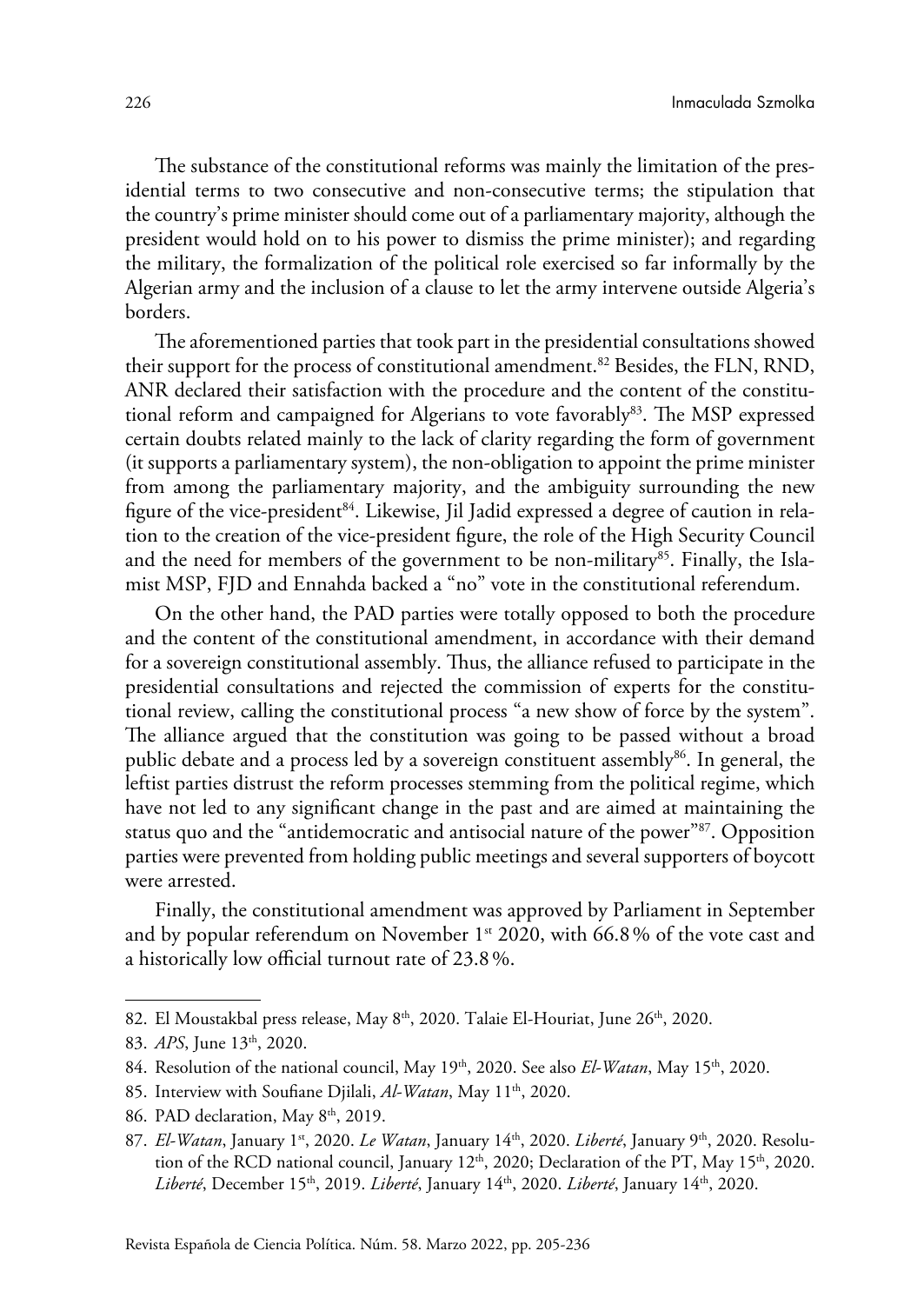| Parties supporting the<br>constitutional amendment  | FLN; RND; TAJ; MPA; ANR; El-Moustakbal; FNA;<br>El-Karama; FAN; PNSD; Errafah; Jil Jadid; Talaie El-Houriat;<br>El-Bina El-Watani; Islah; PLJ |
|-----------------------------------------------------|-----------------------------------------------------------------------------------------------------------------------------------------------|
| Parties backing a "no" vote MSP; FJD; Ennahda       |                                                                                                                                               |
| Parties boycotting the<br>constitutional referendum | PAD's parties: FFS; RCD; PT; PST; UCP; MDS; PLD<br><b>TIDS</b>                                                                                |

#### $T$ ari e  $4$ .

PARTIES' POSITIONS TOWARDS CONSTITUTIONAL AMENDMENT

*Source:* Own elaboration.

## THE PARLIAMENTARY ELECTIONS OF JUNE 12TH, 2021

The elections for the APN on June  $12<sup>th</sup>$ , 2021 constituted the third stage of the renewal of the authoritarian system after the 2019 presidential elections and the 2020 constitutional reform. The elections took place in a growing context of arrests of activists and the banning of unlicensed demonstrations (Joffé, 2021: 821).

Before the legislative elections, the electoral law was reformed in March 2021 to introduce open lists. In addition, the number of seats was reduced from 462 to 407. According to the new law, the competing parties were required to have won at least 4% of the votes in previous parliamentary elections or to have gathered 250 citizen signatures in each constituency. Nevertheless, due to criticism from political parties, these criteria were suspended for this particular ballot and instead political parties had to gather 25,000 citizen signatures representing at least 23 wilayas (with no fewer than 300 signatures in each one)<sup>88</sup>.

The participation of political parties in the legislative elections can be seen as an indicator of support for the political regime. On the one hand, according to the ANIE, 55 parties submitted candidate lists, although only 28 parties met the requirements to run for elections<sup>89</sup>. On the other hand, the PAD parties and the UDS, whose leader Karim Tabbou was arrested two days before elections, called for the boycott of the elections. The FFS bureau maintained an ambiguous position regarding participation in the elections, but eventually the party grassroots imposed a stand against the elections<sup>90</sup>. Other leftist parties adopted a firmer stance regarding the elections, such as the PST and the UCP<sup>91</sup>. The authorities have recently initiated judicial proceedings for the suspension and banning, respectively, of these two

<sup>88.</sup> *Le Matin*, Mars 15<sup>th</sup>, 2021.

<sup>89.</sup> [ANIE statistics](https://ina-elections.dz/%d8%a5%d8%ad%d8%b5%d8%a7%d8%a6%d9%8a%d8%a7%d8%aa/) (in Arabic). The electoral commission has not provided the list of the parties competing in the poll.

<sup>90.</sup> *Le Matin*[, April 3rd, 2021.](https://www.lematindalgerie.com/le-ffs-boycottera-finalement-les-legislatives)

<sup>91.</sup> PST declaration, April 12<sup>th</sup>, 2021; UCP declaration on Facebook, Mars 27<sup>th</sup> 2021.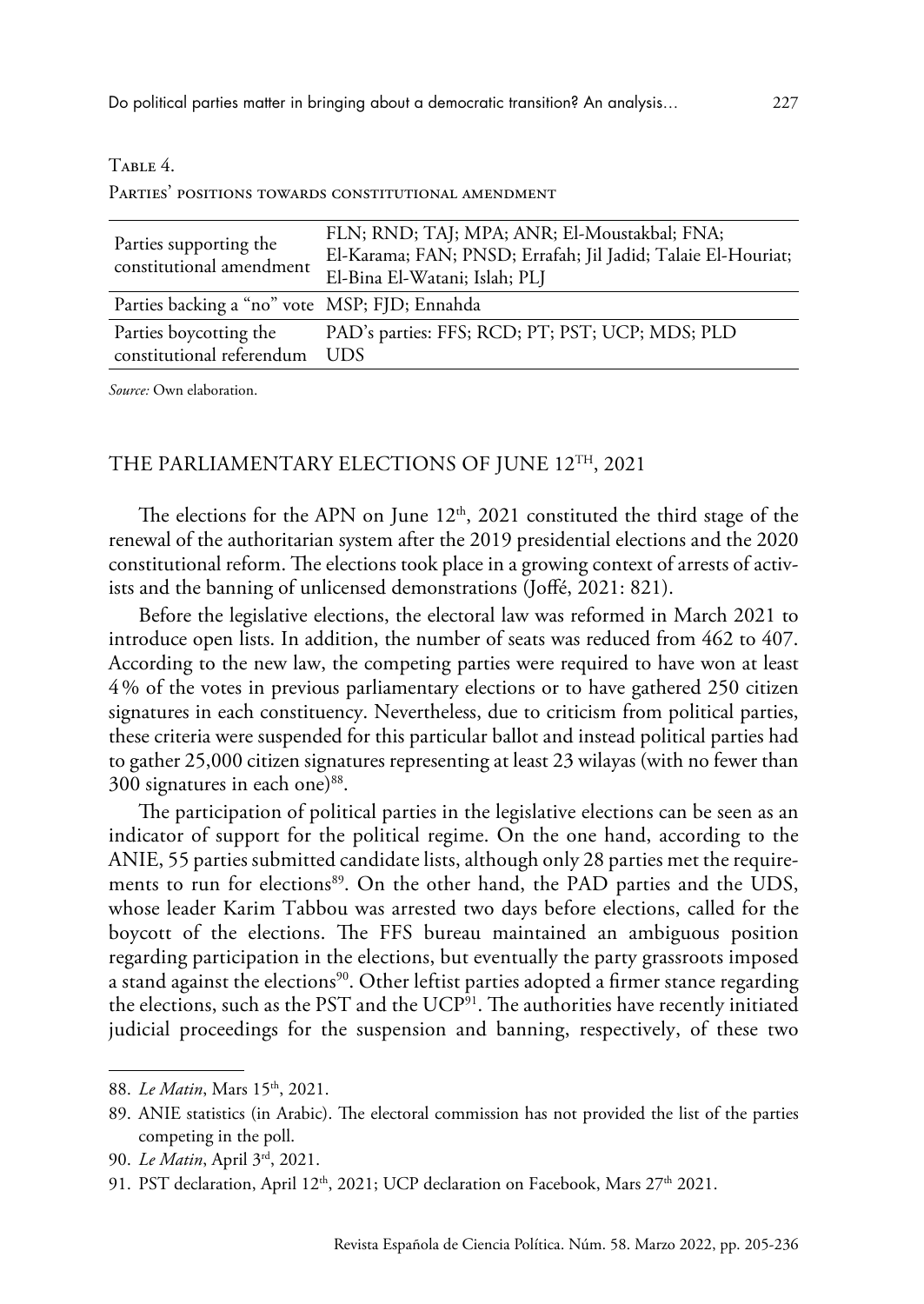parties92. Besides, the leader of the MDS has been arrested on multiple charges, including for allegedly "insulting the president" and "dissemination of information that could undermine national unity"93.

The boycott of the elections by the Hirak and opposition parties is reflected in the high rates of abstention<sup>94</sup>. Voter turnout was only 23%, the lowest level ever for a legislative election in Algeria. In addition, 24.1% of the registered votes were invalid ballots. These figures reveal the "longstanding alienation of Algerians from the political system" (Joffé, 2021: 819).

One of the most remarkable outcomes of the elections is that independents have become the second-largest political force in parliament, increasing their number of seats from 28 in 2017 to 78. Independent candidacies were encouraged through direct financial incentives for their electoral campaigns. The rise of the independents reveals the regime's intention to create a new loyal political force. In fact, in a recent meeting attended by almost all of the elected independents, they expressed their support for President Tebboune<sup>95</sup>.

On the other hand, a total of 14 parties gained representation, which represents a considerable decrease in comparison to the 2017 legislature (down from 34 political parties)<sup>96</sup>. The FLN remains the largest party in the lower house, although it has seen a substantial reduction in its number of seats (from 161 to 98), as has the RND (from 100 to 58), which confirms the weakening —but not the loss— of the traditional ruling parties' institutional influence. Regarding Islamist parties, the MSP ranked in third place with 64 seats (31 more seats) and El-Bina El-Watani went from having no seats in the 2017 legislature to becoming the fifth largest party in the lower house, winning 39 seats. The MSP has offered himself as a "loyal opposition" (*ibid.*: 822). In addition, El-Moustakbal increased the number of seats from 14 to 48. Nine other political parties secured minor representation with a few votes. Four of these were newcomers —LVP (three seats), FBG (two seats), El-Fadjr El Djadid (two seats), and Jil Jadid (one seat)<sup>97</sup> — while Islamist FJD and PLJ returned with two seats each, and the nationalist parties, FAN, El-Karama, and FNA, with one seat each.

To sum up, the political regime sought a new source of legitimacy in the parliamentary elections, which has not achieved due to the high levels of abstention.

<sup>92.</sup> *El Watan*[, May 25th, 2021.](https://www.elwatan.com/edition/actualite/menace-de-dissolution-de-lucp-et-du-pst-des-acteurs-de-lopposition-denoncent-la-judiciarisation-de-lexercice-politique-25-05-2021)

<sup>93.</sup> See [MDS declaration, July 3rd, 2021.](https://www.facebook.com/MouvementDemocratiqueSocial/posts/4145919695493780)

<sup>94.</sup> See PAD declaration June  $2<sup>nd</sup>$ , 2021 on legislative elections and regime's repression against [protesters and opposition.](https://www.facebook.com/permalink.php?story_fbid=272978401275946&id=103165408257247)

<sup>95.</sup> APS, June 21<sup>st</sup>, 2021.

<sup>96.</sup> On the contrary, the two other parties of the former presidential alliance, TAJ and MPA, did not win seats, as well as Talaie El-Houriat, Ennahda, Islah, PNSD, Ahd 54, among others.

<sup>97.</sup> Jil Jadid moved from boycotting 2017 elections to participating in the recent elections in order to "defend the democratic process and participate in the modernization of the Algerian state" (Jil Jadid, April 12<sup>th</sup>, 2021). Likewise, Talaie El-Houriat also changed its position regarding elections from the boycott in 2017 to participation.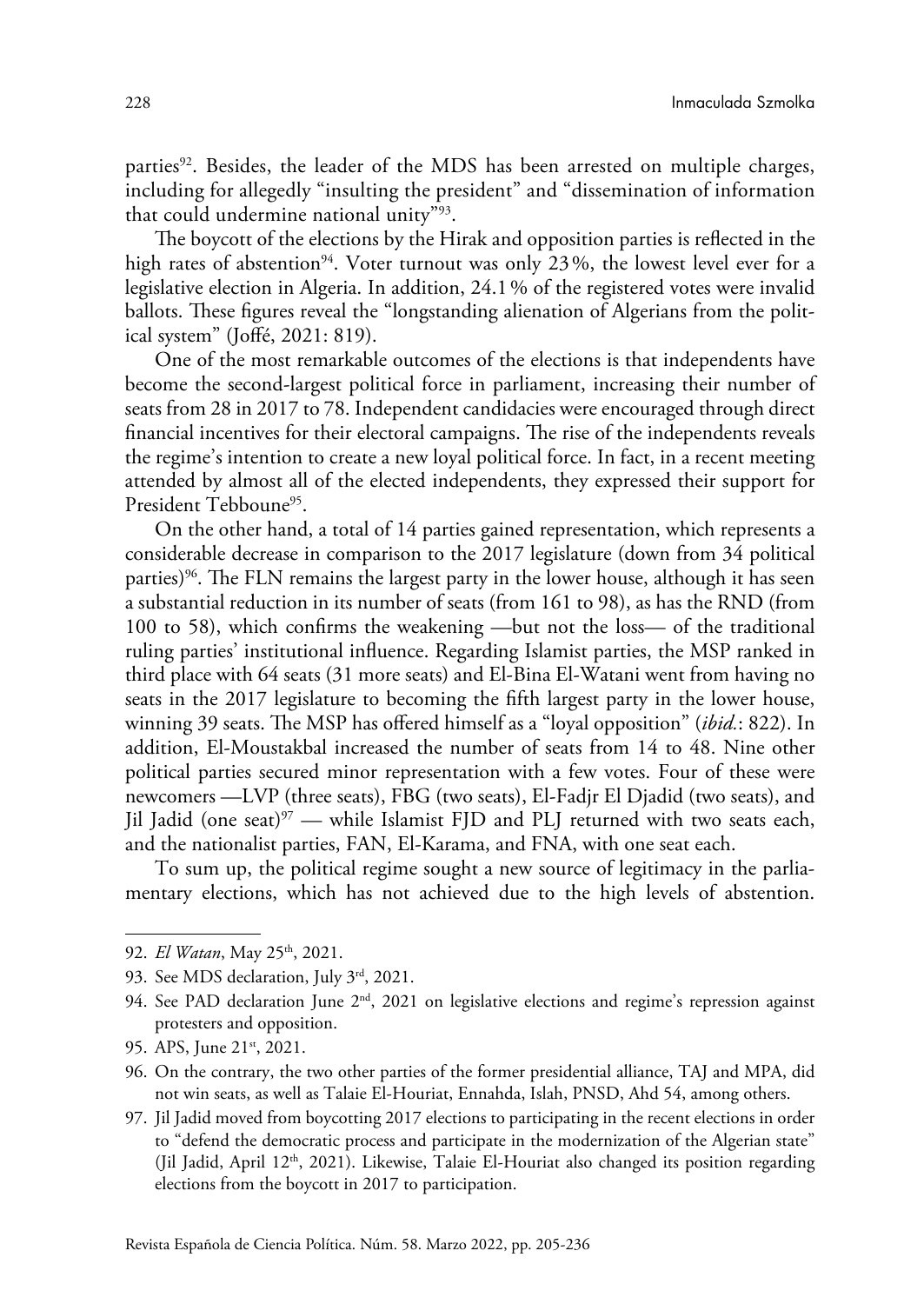Nevertheless, the regime has managed to renew its parliamentary support through the rise of independents, the emergence of new loyal parties and the rise of influence of parties that are aimed at playing the role of a "soft" opposition. Therefore, no significant political change can be expected to come from the members of parliament.

Table 5.

Results of the parliamentary elections of June 2021

| <b>Registered voters</b> | 24,453,992 |
|--------------------------|------------|
| <b>Total votes</b>       | 5,622,401  |
| Turnout rate             | 23%        |
| <b>Valid votes</b>       | 4,610,652  |
| <b>Invalid votes</b>     | 1,011,749  |

| Party                           | <b>Votes</b> | <b>Seats</b> |
|---------------------------------|--------------|--------------|
| <b>FLN</b>                      | 287,828      | 98           |
| MSP                             | 208,407      | 65           |
| <b>RND</b>                      | 198,758      | 58           |
| El-Moustakbal                   | 153,987      | 48           |
| El-Bina El-Watani               | 106,203      | 39           |
| <b>LVP</b>                      | 13,103       | 3            |
| PLI                             | 10,618       | 2            |
| <b>FJD</b>                      | 7,667        | 2            |
| El-Fadr El-Djadid               | 7,433        | 2            |
| FBG                             | 3,724        | 2            |
| FAN                             | 7,916        | 1            |
| El-Karama                       | 5,942        | 1            |
| Jil Jadid                       | 3,576        | 1            |
| <b>FNA</b>                      | 1,207        | 1            |
| Independents (total candidates) | 3,794,283    | 84           |
| <b>TOTAL</b>                    | 4,610,652    | 407          |

*Source:* [Algeria's Constitutional Council](http://www.conseil-constitutionnel.dz/pdf/Proclamation FR.pdf).

# CONCLUSIONS

This article has sought to explain why political parties have not been able to trigger a democratic transition in Algeria. The Algerian party system has remained divided regarding the solution to the political crisis. Many political parties have remained loyal to the military-backed regime, supporting their roadmap and concept the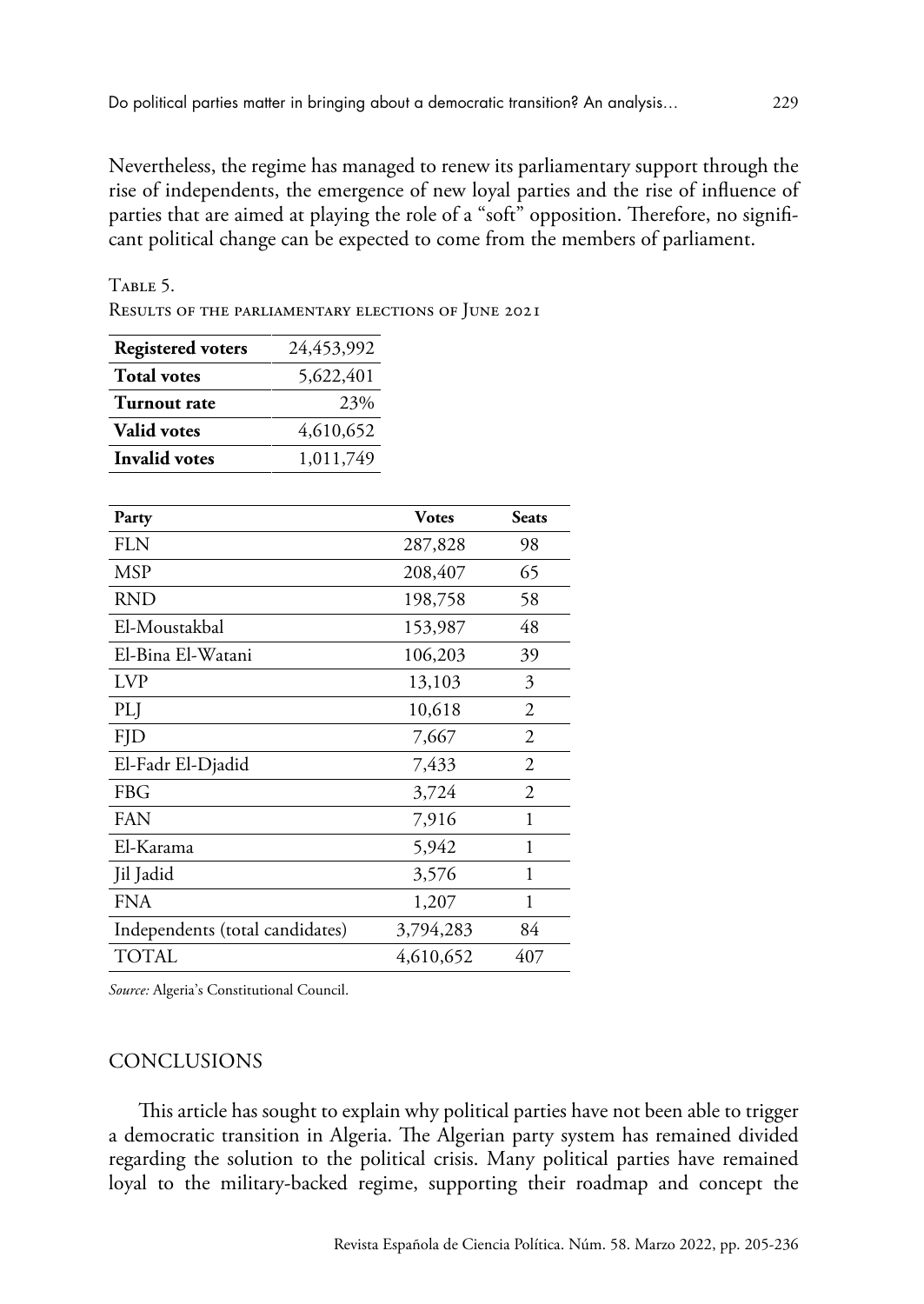political change because they expect to obtain some kind of political influence. They range from the parties of the former presidential alliance (FLN, RND, TAJ, MPA) to others which backed the presidential elections of December 2019, Tebboune's constitutional reform and the legislative elections of June 2021 (El-Moustakbal, PNSD, FAN, Errafah, El-Karama, RA, ANR, UND and others). Even a supposedly opposition party such as Jil Jadid has ended up backing the constitutional reform and participating in the 2021 legislative elections. Moreover, Talaie al-Hourriat chose a policy of not opposing the political regime, participating in the national dialogue as well as in the presidential and legislative elections, albeit with negative results. Besides, a new set of loyal parties have emerged in parliament, such as the Voice of the People, the Good Governance Front, El-Fadjr El-Djadid and the aforementioned Jil Jadid.

Regarding Islamist parties, they do not represent a challenger to the political regime and they are unlikely to pursue a democratic agenda. The main Islamist party —the MSP— has changed its position on the political crisis on several occasions. Before the outbreak of the protests, the MSP tried to compromise with Bouteflika's inner circle on the postponement of the April elections in order to prepare the succession of the president, although it was unsuccessful due to Saleh's opposition. Once the crisis started, the MSP was in favour of dialogue with the military and the holding of presidential elections, but it decided later not to take part in the 2019 presidential polls. Moreover, the MSP participated in the constitutional reform process, although the party eventually backed a "no" vote in the referendum. Lastly, the MSP stood for the legislative elections with the goal of gaining significance as a parliamentary (and governmental) political force. Ennahda and the FJD took a similar stance regarding the constitutional referendum and parliamentary elections. Islah has maintained unconditional support for the military-backed regime and El-Bina El-Watani has participated in all three political processes, becoming the second-largest Islamist party in the APN.

The only credible democratic opposition is represented by the PAD alliance, which has played an active role in boycotting all political processes launched by the political regime. Throughout the political crisis, the alliance has maintained its initial position in favour of a constituent assembly and a genuine democratic transition for Algeria. Nevertheless, opposition parties have not been able to unify around a single platform. The PAD rejected the collaboration with "soft" opposition parties and Islamist. On the other hand, despite the fact that the PAD has established relationships with members of civil society, there is no institutionalized alliance between the political parties and the Hirak. Lastly, the fact is that Algerian political parties are widely discredited in the public eye after years of cohabitation with the *pouvoir,* despite some of them, such as the MDS, PST and FJD have never colluded with the regime. The fact is that opposition parties have failed to channel citizen democratic demands and negotiate a democratic transition with the military-backed regime.

To conclude, the Algerian case study provides some insights for democratization studies and authoritarian resilience studies. Firstly, widespread protests are not a sufficient condition for unleashing a democratic transition. The limited democratic scope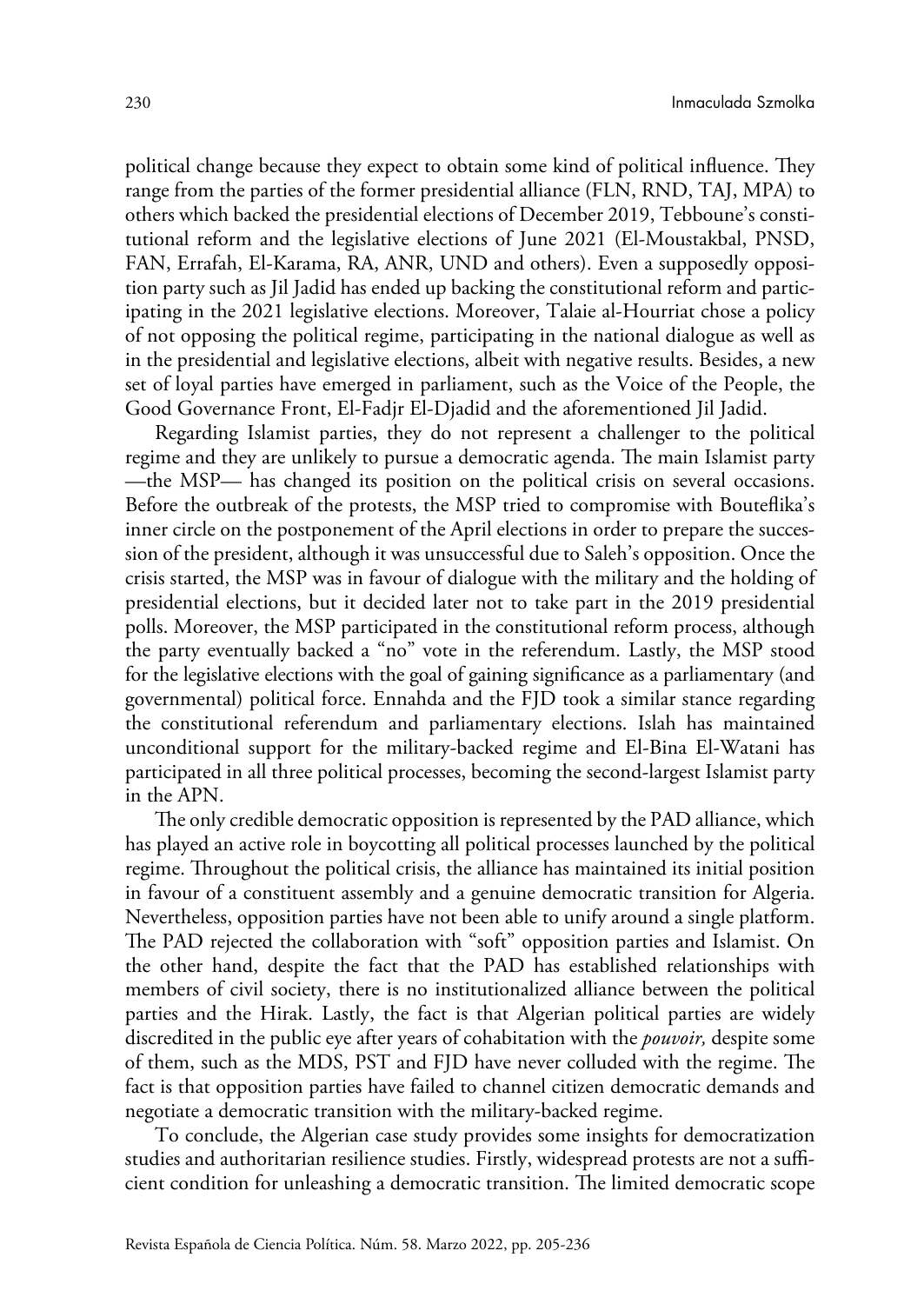of social protests reopens the old question of whether democracy is more likely to reach the Arab region through an "evolutionary" and elite-driven process than a "revolutionary" one. Popular demands for democratic change have persisted in many MENA countries. In particular, there have been strong protest movements in Sudan, Lebanon and Iraq, but they also have momentum in Morocco and Jordan. Nevertheless, social movements have not spread as in the Arab Uprisings nor have they provoked significant changes. The "evolutionary" alternative also seems a distant prospect in Algeria, due to the way the army acts as a veto player against democratization. The military commanders have no intention of negotiating a democratic transition and handing over the reins of power. Secondly, authoritarian rulers use institutions and political processes, such as elections and constitutional reforms, to reshape political regimes. However, they are a long way off gaining the legitimacy they seek, due to the widespread opposition to these processes. Finally, the findings underline the limited ability of political parties to bring about a democratic transition. Even under favourable conditions of intense social pressure for democratic change, widespread disaffection with the authoritarian regime and a confrontational attitude of opposition parties towards the political regime, political parties cannot achieve democratic change if the opposition is divided, the parties do not build broad opposition alliances —not only between parties but also with civil society— and the political regime retains the support of a number of political parties.

## *References*

- Aghrout, Ahmed and Yahia H. Zoubir. 2016. "Algeria: Reforms without change?", in Yahia H Zoubir y Gregory White (eds.), *North African Politics.* London: Routledge.
- Addi, Lahouari. 2006. "Les partis politiques en Algérie", *Revue des mondes musulmans et de la Méditerranée,* 111-112: 139-162. Available at: [https://doi.org/10.4000/](https://doi.org/10.4000/remmm.2868) [remmm.2868](https://doi.org/10.4000/remmm.2868).
- Ambrosio, Thomas. 2010. "Constructing a framework of authoritarian diffusion: Concepts, dynamics, and future research", *International Studies Perspectives*, 11 (4): 375-392. Available at:<https://doi.org/10.1111/j.1528-3585.2010.00411.x>.
- Ambrosio, Thomas and Jakob Tolstrup. 2019. "How do we tell authoritarian diffusion from illusion? Exploring methodological issues of qualitative research on authoritarian diffusion", *Quality & Quantity*, 53 (6): 2741-2763. Available at: <https://doi.org/10.1007/s11135-019-00892-8>.
- Bermeo, Nancy and Deborah J. Yashar. 2016. *Parties, Movements, and the Making of Democracy*. Cambridge: Cambridge University Press.
- Berriane, Yasmine and Marie Duboc. 2019. "Allying beyond social divides: An introduction to contentious politics and coalitions in the Middle East and North Africa", *Mediterranean Politics,* 24 (4): 399-419. Available at: https://doi.org[/10.1](https://doi.org/10.1080/13629395.2019.1639022) [080/13629395.2019.1639022](https://doi.org/10.1080/13629395.2019.1639022).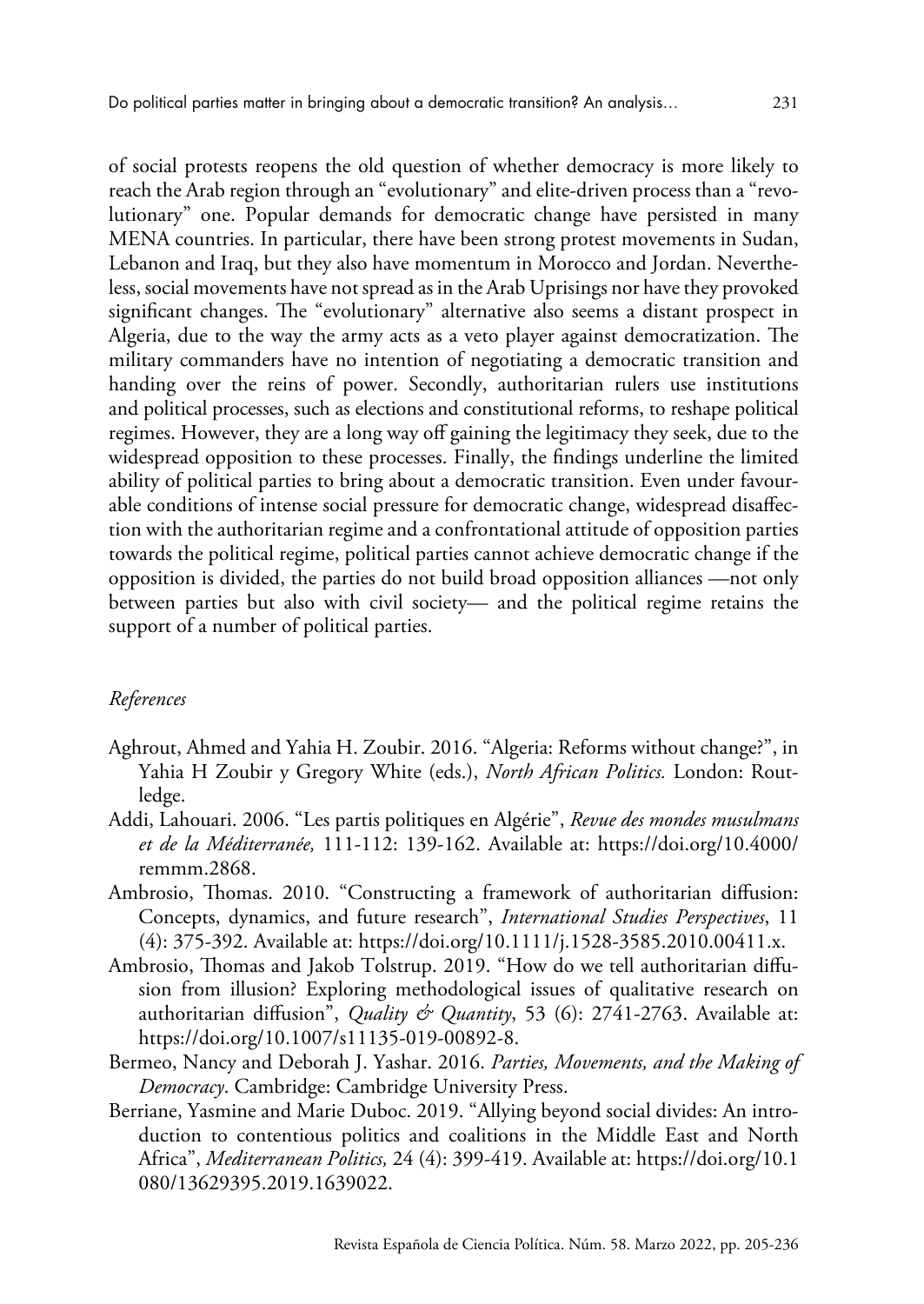- Bouandel, Youcef. 2003. "Political Parties and the Transition from the Authoritarianism. The Case of Algeria", *The Journal of Modern African Studies*, 41 (1): 1-22. Available at:<https://doi.org/10.1017/S0022278X02004123>.
- Brumberg, Daniel. 2012. "Theories of Transition", en M. Lynch (ed.), *The Arab Uprisings: The Unfinished Revolutions of the New Middle East.* Nueva York: Public Affairs.
- Buehler, Matt. 2018. *Why Alliances Fail: Islamist and Leftist Coalitions in North Africa.* Syracuse, NY: Syracuse University Press. Available at: [https://doi.org/10.2307/j.](https://doi.org/10.2307/j.ctv14h54g) [ctv14h54g.](https://doi.org/10.2307/j.ctv14h54g)
- Bustos, Rafael and Aurelia Mañé-Estrada. 2013. "Algeria: pots-colonial power structure and reproduction of elites without renewal", in Ferrán Izquierdo (ed.), *Political Regimes in the Arab World.* London: Routledge.
- Cimini, Giuli and Beatriz Tomé-Alonso. 2021. "Rethinking Islamist politics in North Africa: a multi-level analysis of domestic, regional and international dynamics", *Contemporary Politics*, 27 (2): 125-140. Available at: [https://doi.org/10.1080/135](https://doi.org/10.1080/13569775.2020.1870257) [69775.2020.1870257](https://doi.org/10.1080/13569775.2020.1870257).
- Cherkaoui, Tarek, Michael Arnold and Yasmina Allouche. 2019. *Algeria: A Grassroots Movement for Change or Elite Political Gamesmanship?* Policy Outlook TRT World Research Centre. Available at: [https://researchcentre.trtworld.com/images/files/](https://researchcentre.trtworld.com/images/files/Algeria_Outlook.pdf) [Algeria\\_Outlook.pdf](https://researchcentre.trtworld.com/images/files/Algeria_Outlook.pdf)
- Clark, Janine A. 2010. "Threats, Structures and Resources. Cross-Ideological Coalition Building in Jordan", *Comparative Politics,* 43 (1): 101-120. Available at: <https://doi.org/10.5129/001041510X12911363510475>.
- Dris-Aït-Hamadouche, Louisa D. and Chérif Dris. 2019. "Le face à face *hirak*-pouvoir: La crise de la représentation", *L'Année du Maghreb,* 21: 57-68. Available at: <https://doi.org/10.4000/anneemaghreb.5129>.
- Dris-Aït-Hamadouche, Louisa D. and Yahia Zoubir. 2009. "Pouvoir et opposition en Algérie: vers une transition prolongée?", *L'Année du Maghreb*, 5: 111-127. Available at: [https://doi.org/10.4000/anneemaghreb.535.](https://doi.org/10.4000/anneemaghreb.535)
- Elster, Jon 1995. "Forces and Mechanisms in the Constitution-Making Process", *Duke Law Journal,* 45 (2): 364-396. Available at:<https://doi.org/10.2307/1372906>.
- Gandhi, Jennifer. 2008. "Coordination among Opposition Parties in Authoritarian Regimes", in *Dictatorships: Their Governance and Social Consequences.* Princeton, NJ: Princeton University Press.
- Gershman, Carl. 2004. "Democracy promotion: the relationship of political parties and civil society", *Democratization,* 11 (3): 27-35. Available at: [https://doi.org/10](https://doi.org/10.1080/1351034042000238158) [.1080/1351034042000238158.](https://doi.org/10.1080/1351034042000238158)
- Ghanem, Dalia. 2018. *Limiting change through change. The Key to the Algerian Regime's Longevity*. Carnegie Endowment for International Peace, 2018. Available at: [https://carnegieendowment.org/files/CMEC\\_70\\_Yazbeck\\_Algeria\\_Final.pdf](https://carnegieendowment.org/files/CMEC_70_Yazbeck_Algeria_Final.pdf)
- Ghanem, Dalia. 2019. *The Shifting Foundations of Political Islam in Algeria*. Carnegie Endowment for International Peace, 2019. [https://carnegieendowment.org/](https://carnegieendowment.org/files/03_19_Ghanem_Algeria.pdf) [files/03\\_19\\_Ghanem\\_Algeria.pdf](https://carnegieendowment.org/files/03_19_Ghanem_Algeria.pdf).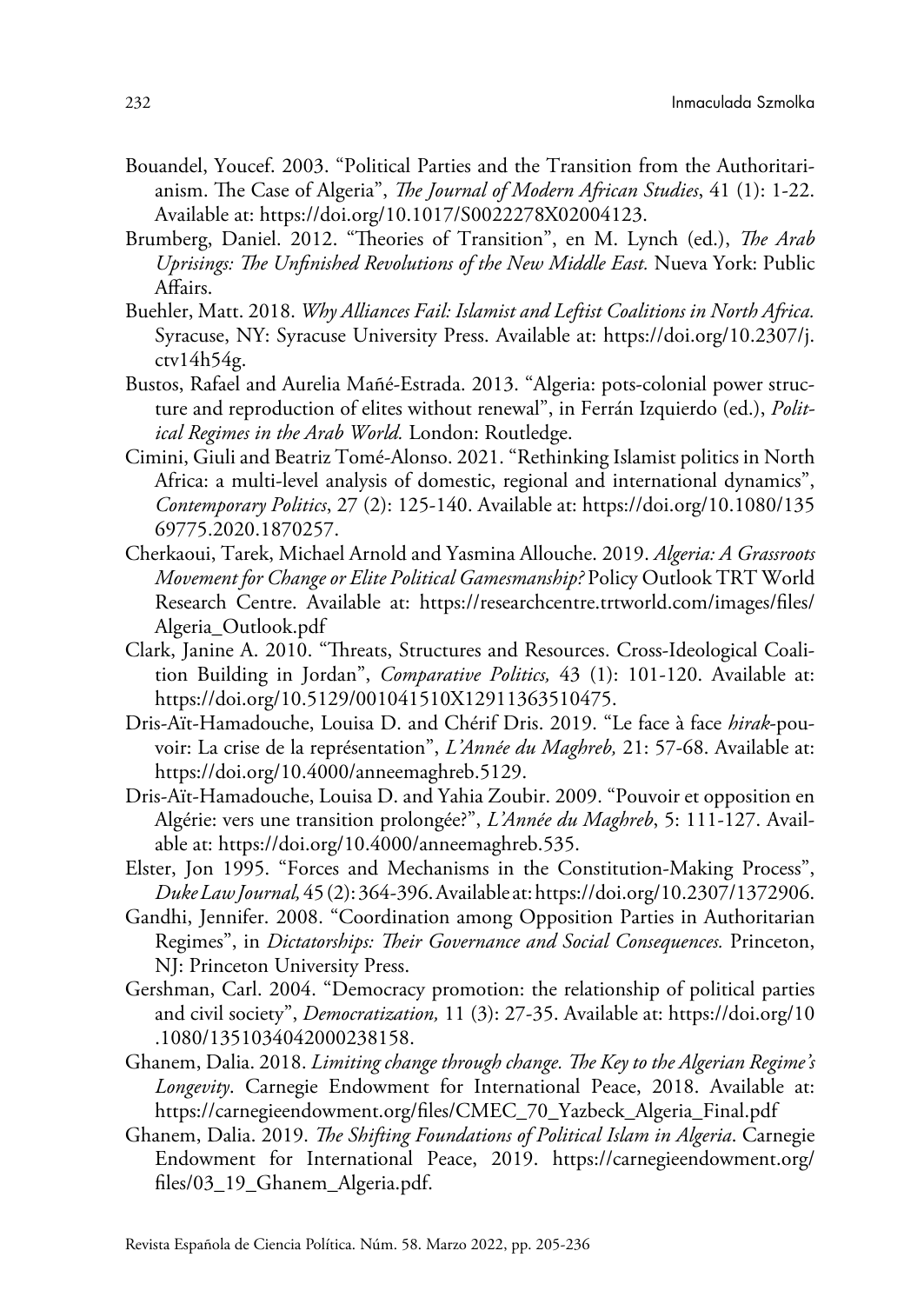- Hachemaoui, Mohammed. 2020. "Algeria: From One Revolution to the Other. The Metamorphosis of the State-Regime Complex", *Societés Politiques Comparées,* 51. Available at: [https://cutt.ly/VP2ZQY2.](https://cutt.ly/VP2ZQY2)
- Haugbølle, Rikke H. and Francesco Cavatorta. 2011. "Will the Real Tunisian Opposition Please Stand Up? Opposition Coordination Failures under Authoritarian Constraints", *British Journal of Middle Eastern Studies*, 38 (3): 323-341. Available at: [https://doi.org/10.1080/13530194.2011.621696.](https://doi.org/10.1080/13530194.2011.621696)
- Hawthorne, Amy. 2004. *Middle Eastern Democracy. Is Civil Society the Answer?* Carnegie Endowment for International Peace, Carnegie Papers. Available at: [https://](https://cutt.ly/UP2Z3N2) [cutt.ly/UP2Z3N2](https://cutt.ly/UP2Z3N2).
- Hinnebush, Raymond. 2017. "Political Parties in MENA: their functions and development", *British Journal of Middle Eastern Studies,* 44 (2): 159-175. Available at: <https://doi.org/10.1080/13530194.2017.1281577>.
- Joffé, George. 2019. "Have Algerians seized back the initiative?", *The Journal of North African Studies*, 24(3): 349-355. Available at: https://doi.org/[10.1080/13629387.](https://doi.org/10.1080/13629387.2019.1600229) [2019.1600229.](https://doi.org/10.1080/13629387.2019.1600229)
- Joffé, George. 2021. "Algeria: be careful what you wish for?", *The Journal of North African Studies*, 26 (5): 819-826. Available at: https://doi.org[/10.1080/13629387](https://doi.org/10.1080/13629387.2021.1950771) [.2021.1950771](https://doi.org/10.1080/13629387.2021.1950771).
- Le Bas, Adrienne. 2011. "Party-Building and the Prospects for Democracy", in Adrienne Le Bas (ed.), *From Protest to Parties: Party-Building and Democratization in Africa*. Oxford Scholarship Online. Available at: <https://doi.org/10.1093/acprof> :oso/9780199546862.001.0001.
- Lewis, Paul G. 2001. "The 'Third Wave' of Democracy in Eastern Europe: Comparative Perspectives on Party Roles and Political Development", *Party Politics,* 7 (5): 543-565. [Available at: https://doi.org/10.1177/1354068801007005002](https://doi.org/10.1177%2F1354068801007005002).
- Linz, Juan J. and Alfred Stepan. 1996. *Problems of Democratic Transition and Democratization: Southern Europe, South America, and Post-Communist Europe.* Baltimore: Johns Hopkins University Press.
- Lührmann, Anna and Staffan I. Lindberg. 2019. "A Third Wave of Autocratization Is Here: What is New About It?" *Democratization*, 26 (7): 1095-1113. Available at: <https://doi.org/10.1080/13510347.2019.1582029>.
- Lust-Okar, Ellen. 2004. "Divided They Rule: The Management and Manipulation of the Political Opposition", *Comparative Politics,* 36: 159-179. Available at: [https://](https://doi.org/10.2307/4150141) [doi.org/10.2307/4150141](https://doi.org/10.2307/4150141).
- Lust, Ellen and David Waldner. 2016. "Parties in Transitional Democracies. Authoritarian Legacies and Post-Authoritarian Challenges in the Middle East and North Africa", in Nancy Bermeo y Deborah J. Yashar (eds.), *Parties, Movements, and Democracy in the Developing World.* New Jersey: Cambridge University Press.
- Mañé-Estrada, Aurelia, Laurence Thieux and Miguel Hernando de Larramendi. 2019. *Argelia en Transición hacia una Segunda República.* Barcelona: Icaria.
- Martínez, Luis. 2000. *The Algerian Civil War, 1990-1998.* Columbia: Columbia University Press.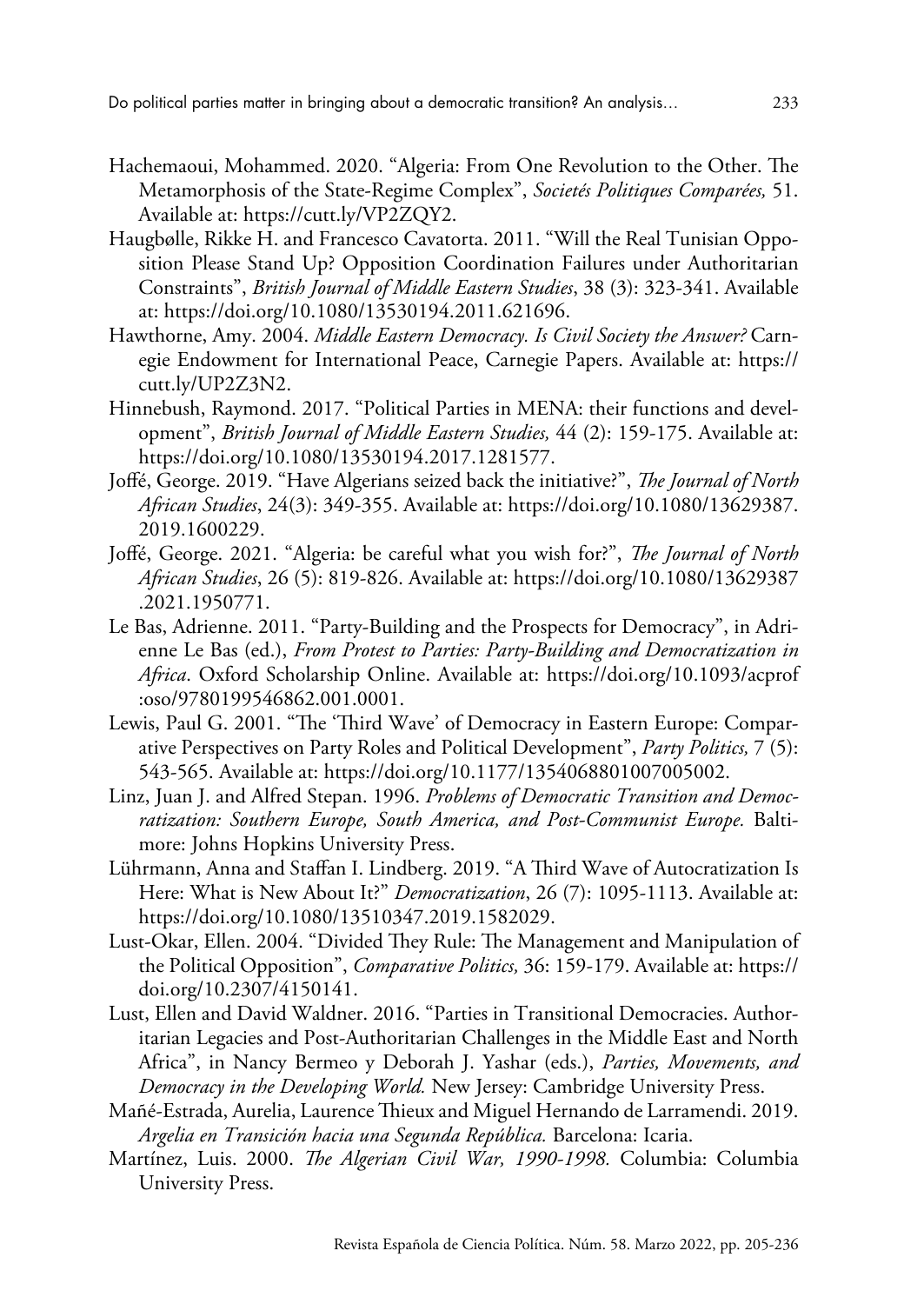- O'Donnell, Guillermo, Philippe C. Schmitter and Laurence Whitehead. 2013. *Transitions from Authoritarian Rule: Tentative Conclusions about Uncertain Democracies.* Baltimore: Johns Hopkins University Press.
- Pérez-Beltrán, Carmelo. 2016. "La ley argelina de partidos políticos de 2012: estudio introductorio y traducción", *Revista de Estudios Internacionales Mediterráneos*, 20. Available at:<https://doi.org/10.15366/reim2016.20.005>.
- Pridham, Geoffrey. 1990. "Political Actors, Linkages and Interactions: Democratic Consolidation in Southern Europe", *West European Politics,*  13 (4): 103-117. Available at: https://doi.org/[10.1080/01402389008424822.](https://doi.org/10.1080/01402389008424822)
- Resta, Valeria. 2019. "The effect of electoral autocracy in Egypt's failed transition: a party politics perspective", *Rivista Italiana di Scienza Politica,* 49 (2): 1-17. Available at: <https://doi.org/10.1017/ipo.2019.6>.
- Roberts, Hugh. 2003. *The Battlefield, 1988-2002: Studies in a broken polity.* Londres; Nueva York: Verso.
- Sato, Yuko and Michael Wahman. 2019. "Elite coordination and popular protest. The joint effect on democratic change", *Democratization*, 26 (8): 1419-1438. Available at: https://doi.org/[10.1080/13510347.2019.1645127](https://doi.org/10.1080/13510347.2019.1645127).
- Shehata, Dina. 2009. *Islamists and Secularists in Egypt: Opposition, Conflict and Cooperation.* Londres: Routledge. Available at:<https://doi.org/10.4324/9780203863480>.
- Schmitter, Philippe C. 2010. "Twenty-five years, Fifteen Findings", *Journal of Democracy,* 21 (1): 17-28. Available at: [https://doi.org/10.1353/jod.0.0144.](https://doi.org/10.1353/jod.0.0144)
- Storm, Lise 2014. *Party Politics and the Prospects for Democracy in North Africa.*  Londres: Boulder.
- Storm, Lise. 2017. "Party and Party Systems Change", in I. Szmolka (ed.), *Political Change in the Middle East and North Africa: After the Arab Spring.* Edinburgh: Edinburgh University Press. Available at: [https://doi.org/10.3366/](https://doi.org/10.3366/edinburgh/9781474415286.003.0004) [edinburgh/9781474415286.003.0004.](https://doi.org/10.3366/edinburgh/9781474415286.003.0004)
- Szmolka, Inmaculada. 2006. "The Algerian Presidential Elections of 8 April 2004: Power relationships and Political System", *Mediterranean Politics,* 11 (1): 39-57. Available at: [https://doi.org/10.1080/13629390500490395.](https://doi.org/10.1080/13629390500490395)
- Szmolka, Inmaculada. 2017. "Analytical Framework for a Study of Change in Political Regimes", in I. Szmolka (ed.), *Political Change in the Middle East and North Africa: After the Arab Spring*. Edinburgh: Edinburgh University Press. Available at: [https://doi.org/10.3366/edinburgh/9781474415286.001.0001.](https://doi.org/10.3366/edinburgh/9781474415286.001.0001)
- Thieux, Laurence. 2018. "Sociedad civil y cambio político y social en Argelia: evolución de discursos y estrategias", *Revista de Estudios Internacionales Mediterráneos*, 25: 79-92. Available at: [https://doi.org/10.15366/reim2018.25.005.](https://doi.org/10.15366/reim2018.25.005)
- Thieux, Laurence. 2019. "L'Algérie: transition incertaine sur fond de crise politique annoncée", *Revista Argelina,* 8: 75-84. Available at: [https://doi.org/10.14198/](https://doi.org/10.14198/RevArgel2019.8.08) [RevArgel2019.8.08](https://doi.org/10.14198/RevArgel2019.8.08).
- Volpi, Frederic. 2013. "Algeria versus the Arab Spring", *Journal of Democracy,* 24 (3): 104-115. Available at: [https://doi.org/10.1353/jod.2013.0040.](https://doi.org/10.1353/jod.2013.0040)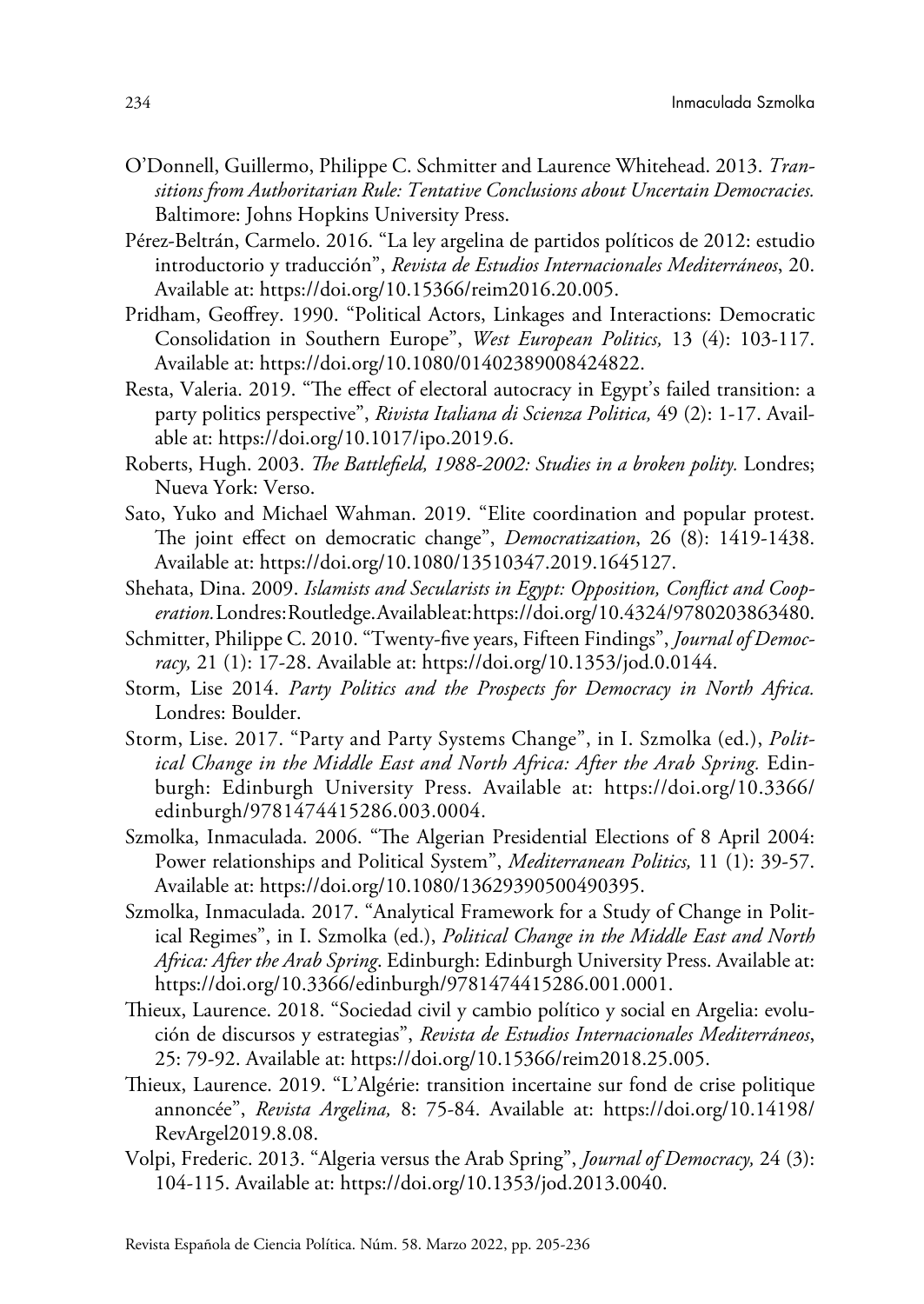- Volpi, Frederic. 2020. "Algeria: When Elections Hurt Democracy", *Journal of Democracy,* 31 (2): 152-165. Available at: [https://doi.org/10.1353/jod.2020.0028.](https://doi.org/10.1353/jod.2020.0028)
- Willis, Michael J. 2002a. "Political parties in the Maghrib: the illusion of significance?", *The Journal of North African Studies*, 7 (2): 1-22. Available at: [https://doi.](https://doi.org/10.1080/13629380208718463) [org/10.1080/13629380208718463.](https://doi.org/10.1080/13629380208718463)
- Willis, Michael J. 2002b. "Political parties in the Maghrib: ideology and identification. A suggested typology", *The Journal of North African Studies*, 7 (3): 1-28. Available at: <https://doi.org/10.1080/13629380208718471>.
- Willis, Michael J. 2014. *Politics and Power in the Maghreb: Algeria, Tunisia and Morocco from Independence to the Arab Spring.* Oxford: Oxford University Press.
- Yolcu, Furkan H. 2019. "The Democratizer Army Paradox: The Role of the Algerian Army in Impeded Democratization", *Journal of Asian and African Studies*, 54 (7): 1033-1047. Available at: https://doi.org[/10.1177/0021909619856923.](https://doi.org/10.1177/0021909619856923)
- Zoubir, Yahia H. 2020. *The politics of Algeria: Domestic issues and international relations.* London and New York: Routledge. Available at: [https://doi.org/10.4324/](https://doi.org/10.4324/9780429447495) [9780429447495.](https://doi.org/10.4324/9780429447495)

## ANNEX. ALGERIAN POLITICAL PARTIES (CITED)

| Ahd 54            | Generation of 54 (1991)                                   |
|-------------------|-----------------------------------------------------------|
| El-Bina El Watani | Movement of the National Building (2013)                  |
| El-Karama         | Dignity Party (2012)                                      |
| Ennahda           | Renaissance Party (1990)                                  |
| Errafah           | Welfare Party (2019)                                      |
| <b>FAN</b>        | New Algeria Front (2012)                                  |
| <b>FBG</b>        | Good Governance Front                                     |
| FFS               | Socialist Forces Front (1963) (1990)                      |
| <b>FJD</b>        | Justice and Development Front (2012)                      |
| <b>FLN</b>        | National Liberation Front (1954)                          |
| <b>FNA</b>        | Algerian National Front (1999)                            |
| FF                | El-Moustakbal (Future Front) (2012)                       |
| JJ                | Jil Jadid (New Generation) (2012)                         |
| LVP               | Sawt al-Chaab (Voice of the People) (2019)                |
| <b>MDS</b>        | Democratic and Social Movement (1966) (1990)              |
| MPA               | Algerian Popular Movement (2012) (former UDR, 2003)       |
| <b>MRN</b>        | Harakat al-Islah al-Watani (Movement for National Reform) |
|                   | (1990)                                                    |
| MSP               | Movement for the Society of Peace (1990)                  |
| PLD               | Party for Secularism and Democracy (former MDSL 2008)     |
| PLJ               | Freedom and Justice Party (2012)                          |
| <b>PNSD</b>       | National Party for Solidarity and Development (1989)      |
| <b>PST</b>        | Socialist Worker Party (1989)                             |
|                   |                                                           |